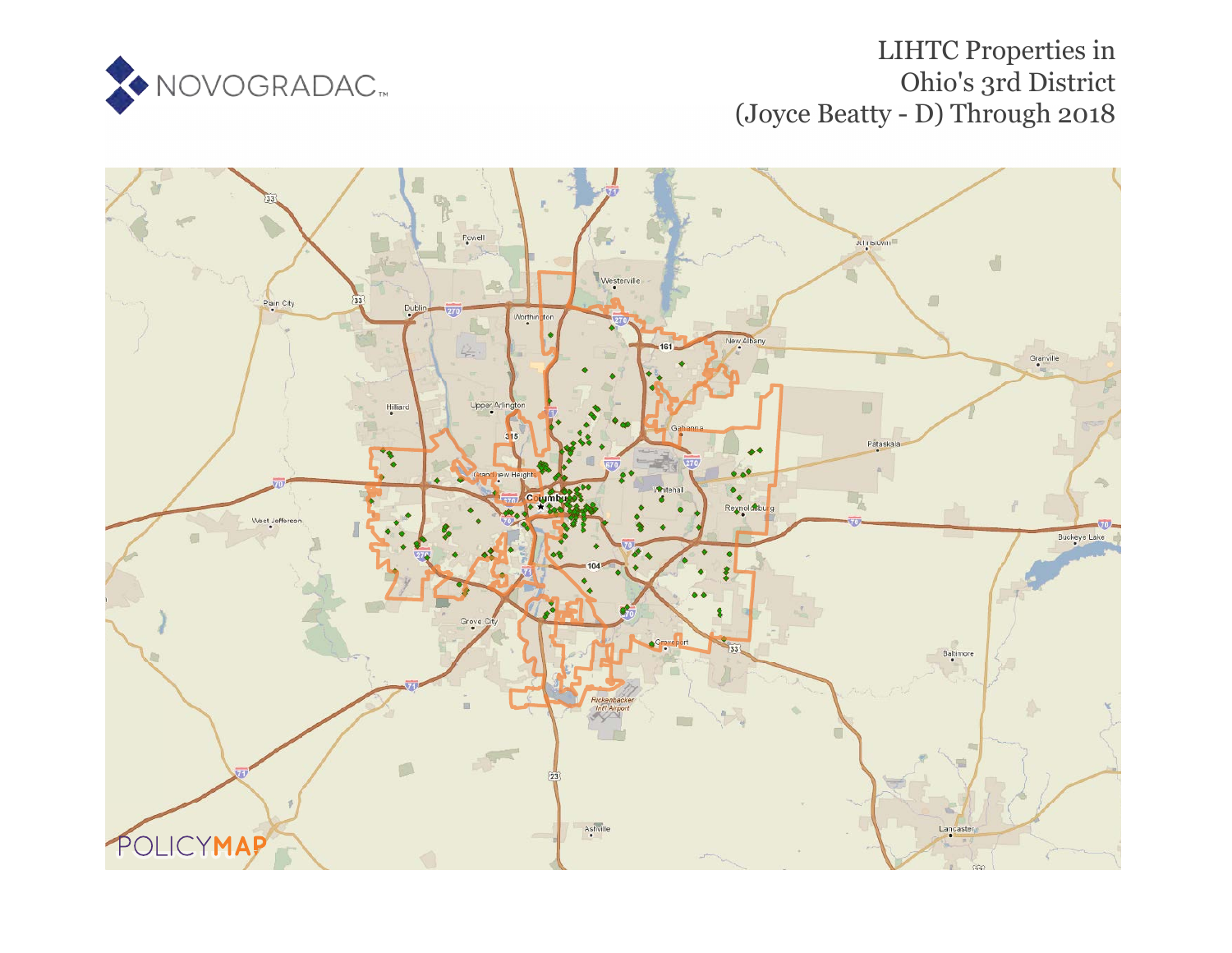| <b>Project Name</b>                         | <b>Address</b>                                 | <b>City</b>                | <b>State</b> | <b>Zip Code</b> | <b>Nonprofit</b><br><b>Sponsor</b> | <b>Allocation</b><br>Year | <b>Annual</b><br><b>Allocated</b><br><b>Amount</b> | <b>Year PIS</b> | <b>Construction Type</b>              | <b>Total</b><br><b>Units</b> | Low<br>Income<br><b>Units</b> | <b>Rent or</b><br><b>Income</b><br><b>Ceiling</b> | <b>Credit %</b>                             | <b>Tax-Exempt</b><br><b>Bond</b> | HUD Multi-Family<br>Financing/<br><b>Rental Assistance</b> |
|---------------------------------------------|------------------------------------------------|----------------------------|--------------|-----------------|------------------------------------|---------------------------|----------------------------------------------------|-----------------|---------------------------------------|------------------------------|-------------------------------|---------------------------------------------------|---------------------------------------------|----------------------------------|------------------------------------------------------------|
| REBUILDING LIVES I                          | 1951 PARSONS<br><b>AVE</b>                     | <b>COLUMBUS</b>            | OH           | 43207           | Yes                                | 2000                      | \$130,415                                          | 2000            | Acquisition and Rehab 25              |                              | 25                            | 60% AMGI                                          | <b>Both 30%</b><br>and 70%<br>present value | $\rm No$                         |                                                            |
| STRATFORD EAST APTS                         | 3401 QUINLAN<br><b>BLVD</b>                    | CANAL<br><b>WINCHESTER</b> | OH           | 43110           | Yes                                | 1998                      | \$172,562                                          | 2000            | <b>New Construction</b>               | 82                           | 41                            |                                                   | Not<br>Indicated                            |                                  |                                                            |
| <b>MEADOWS</b>                              | 4855 PINTAIL<br><b>CREEK DR</b>                | CANAL<br><b>WINCHESTER</b> | OH           | 43110           | Yes                                | 2001                      | \$285,321                                          | 2000            | New Construction                      | 95                           | 95                            | 60% AMGI                                          | $30\,\%$ present $\,$ Yes value             |                                  |                                                            |
| WHITEHALL SENIOR<br>HOUSING                 | 851 COUNTRY<br><b>CLUB RD</b>                  | <b>WHITEHALL</b>           | OH           | 43213           | Yes                                | 2000                      | \$157,144                                          | 2000            | New Construction                      | 41                           | 28                            | 60% AMGI                                          | 70 % present $\hbox{~No}$<br>value          |                                  |                                                            |
| <b>GOLF POINTE APTS</b>                     | 6225 TIGER<br><b>WOODS WAY</b>                 | <b>GALLOWAY</b>            | OH           | 43119           | $\mathbf{No}$                      | 2002                      | \$591,341                                          | 2001            | Acquisition and Rehab 228             |                              | 228                           |                                                   | $30$ % present $\,$ $\rm Yes$<br>value      |                                  |                                                            |
| <b>GREATER LINDEN</b><br><b>HOMES</b>       | $533$ E STARR<br><b>AVE</b>                    | <b>COLUMBUS</b>            | OH           | 43201           | Yes                                | 2001                      | \$448,791                                          | 2001            | <b>New Construction</b>               | 39                           | 39                            | 50% AMGI                                          | $70$ % present $\,$ No $\,$<br>value        |                                  |                                                            |
| <b>HILLTOP SENIOR</b><br><b>VILLAGE</b>     | 423<br><b>OVERSTREET</b><br><b>WAY</b>         | <b>COLUMBUS</b>            | <b>OH</b>    | 43228           | Yes                                | 2001                      | \$404,834                                          | 2001            | <b>New Construction</b>               | 100                          | 80                            | 60% AMGI                                          | 70 % present $\,$ No $\,$<br>value          |                                  |                                                            |
| KINGSFORD HOMES                             | 684 BRIXHAM<br>RD                              | <b>COLUMBUS</b>            | OH           | 43204           | Yes                                | 2002                      | \$292,856                                          | 2001            | <b>New Construction</b>               | 33                           | 33                            | 60% AMGI                                          | <b>Both 30%</b><br>and 70%<br>present value |                                  |                                                            |
| REGENCY ARMS APTS                           | 2870 PARLIN DR GROVE CITY                      |                            | OH           | 43123           | No                                 | 2002                      | \$227,691                                          | 2001            | Acquisition and Rehab 406             |                              | 163                           |                                                   | 30 % present $\gamma_{\rm{es}}$<br>value    |                                  |                                                            |
| <b>SOUTH EAST</b><br><b>SCATTERED SITES</b> | 411 S OHIO AVE COLUMBUS                        |                            | OH           | 43205           | Yes                                | 2002                      | \$438,697                                          | 2001            | Both New Construction 39<br>and $A/R$ |                              | $\bf 39$                      | 60% AMGI                                          | <b>Both 30%</b><br>and 70%<br>present value | No                               |                                                            |
| <b>CAPITAL PARK APTS</b>                    | 2198 ALBERT<br><b>AVE</b>                      | <b>COLUMBUS</b>            | OH           | 43224           | Yes                                | 2002                      | \$527,306                                          | 2001            | Acquisition and Rehab 316             |                              | 221                           | 60% AMGI                                          | <b>Both 30%</b><br>and 70%<br>present value | No                               |                                                            |
| <b>ASHTON SQUARE</b>                        | $800$ BROOKSIDE $_{\rm COLUMBUS}$<br><b>CT</b> |                            | OH           | 43228           | No                                 | 2003                      | \$343,610                                          | 2002            | Acquisition and Rehab 200             |                              | 200                           |                                                   | 30 % present $\rm\,Yes$<br>value            |                                  |                                                            |
| HOTEL ST CLAIR                              | 346 ST CLAIR<br>AVE                            | <b>COLUMBUS</b>            | OH           | 43203           | Yes                                | 2003                      | \$0                                                | 2002            | Acquisition and Rehab 32              |                              | $32\,$                        | 60% AMGI                                          | Not<br>Indicated                            |                                  |                                                            |

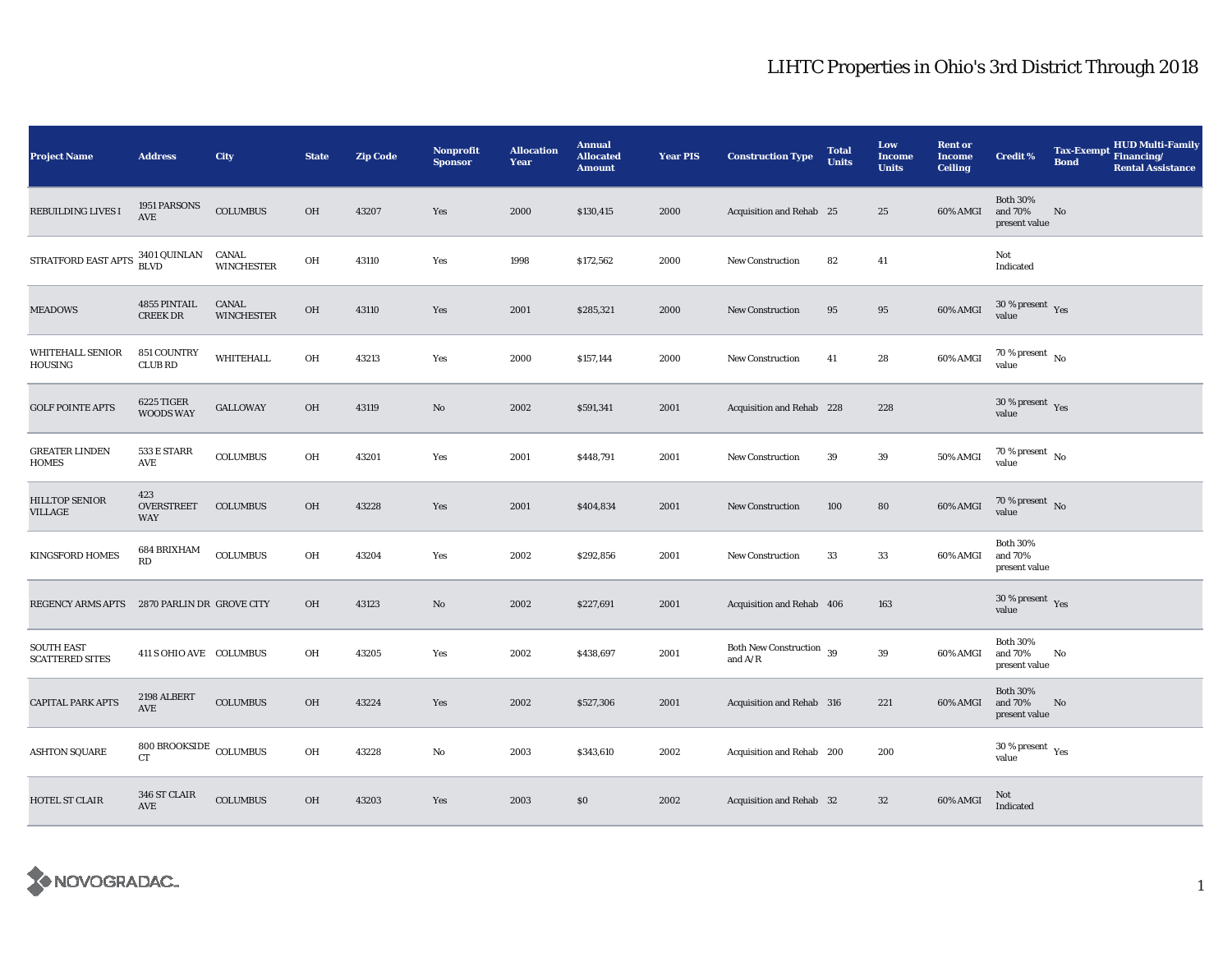| <b>Project Name</b>                                     | <b>Address</b>                                                         | City             | <b>State</b> | <b>Zip Code</b> | <b>Nonprofit</b><br><b>Sponsor</b> | <b>Allocation</b><br>Year | <b>Annual</b><br><b>Allocated</b><br><b>Amount</b> | <b>Year PIS</b> | <b>Construction Type</b>  | <b>Total</b><br><b>Units</b> | Low<br><b>Income</b><br><b>Units</b> | <b>Rent or</b><br><b>Income</b><br><b>Ceiling</b> | <b>Credit %</b>                             | <b>Tax-Exempt</b><br><b>Bond</b> | <b>HUD Multi-Family</b><br>Financing/<br><b>Rental Assistance</b> |
|---------------------------------------------------------|------------------------------------------------------------------------|------------------|--------------|-----------------|------------------------------------|---------------------------|----------------------------------------------------|-----------------|---------------------------|------------------------------|--------------------------------------|---------------------------------------------------|---------------------------------------------|----------------------------------|-------------------------------------------------------------------|
| <b>AGLER GREEN</b>                                      | 2444<br>GATEWOOD RD                                                    | COLUMBUS         | OH           | 43219           |                                    | 2005                      | \$900,000                                          | 2003            | Acquisition and Rehab 384 |                              | 384                                  | 60% AMGI                                          | 30 % present<br>value                       |                                  |                                                                   |
| <b>AMBERLY SQUARE</b><br>APTS                           | 4818 LARAINE<br>CT                                                     | <b>COLUMBUS</b>  | OH           | 43232           | $\mathbf{N}\mathbf{o}$             | 2004                      | \$134,693                                          | 2003            | Acquisition and Rehab 112 |                              | 112                                  | 60% AMGI                                          | $30\,\%$ present $\,$ $\rm Yes$<br>value    |                                  |                                                                   |
| BECKLEY TOWNHOMES <sup>4748</sup> BAYVIEW               |                                                                        | COLUMBUS         | OH           | 43230           | $\mathbf{No}$                      | 2004                      | \$57,079                                           | 2003            | Acquisition and Rehab 50  |                              | ${\bf 50}$                           | 60% AMGI                                          | $30\,\%$ present $\,$ Yes value             |                                  |                                                                   |
| THE COMMONS AT<br><b>GRANT</b>                          | 398 S GRANT<br>AVE                                                     | <b>COLUMBUS</b>  | OH           | 43215           | Yes                                | 2004                      | \$632,062                                          | 2003            | New Construction          | 100                          | 100                                  | 60% AMGI                                          | $70\,\%$ present $\,$ No value              |                                  |                                                                   |
| JOYCE AVENUE HOMES 2001 JOYCE AVE COLUMBUS              |                                                                        |                  | OH           | 43219           | Yes                                | 2003                      | \$360,943                                          | 2003            | New Construction          | 31                           | 31                                   | 60% AMGI                                          | 70 % present $\hbox{~No}$<br>value          |                                  |                                                                   |
| <b>MARIEMONT</b>                                        | 2626<br>$\begin{array}{ll} \textbf{KENBRIDGE} \textbf{DR} \end{array}$ | <b>COLUMBUS</b>  | OH           | 43219           | Yes                                | 2003                      | \$376,191                                          | 2003            | New Construction          | $32\,$                       | $32\,$                               | 60% AMGI                                          | $70\,\%$ present $\,$ No value              |                                  |                                                                   |
| <b>NORTON VILLAGE</b>                                   | <b>5440 NEW</b><br><b>DAWN CT</b>                                      | <b>COLUMBUS</b>  | OH           | 43228           | $\mathbf{No}$                      | 2004                      | \$60,990                                           | 2003            | Acquisition and Rehab 50  |                              | 50                                   | 60% AMGI                                          | $30\,\%$ present $\,$ $\rm Yes$<br>value    |                                  |                                                                   |
| PARK TRAILS                                             | 5555 TINLEY<br><b>PARK</b>                                             | <b>COLUMBUS</b>  | OH           | 43232           |                                    | 2004                      | $\$0$                                              | 2003            | New Construction          | 220                          | 220                                  | 60% AMGI                                          | $30\,\%$ present $\,$ Yes<br>value          |                                  |                                                                   |
| <b>CHESTNUT GROVE</b>                                   | 7839 CHESTNUT<br>GROVE CT                                              | <b>BLACKLICK</b> | OH           | 43004           | Yes                                | 2005                      | \$0                                                | 2003            | New Construction          | 75                           | 75                                   |                                                   | $30\,\%$ present $\,$ Yes value             |                                  |                                                                   |
| <b>WAGGONER WOODS</b>                                   | 680 ACORN<br><b>GROVE DR</b>                                           | <b>BLACKLICK</b> | OH           | 43004           | Yes                                | 2004                      | \$931,670                                          | 2003            | <b>New Construction</b>   | 176                          | 123                                  | 60% AMGI                                          | $70\,\%$ present $\,$ No value              |                                  |                                                                   |
| BERWICK GROVE APTS                                      | 3153 WEBSTER<br>DR                                                     | <b>COLUMBUS</b>  | OH           | 43232           | Yes                                | 2005                      | \$317,039                                          | 2004            | Acquisition and Rehab 206 |                              | 169                                  | 60% AMGI                                          | 30 % present<br>value                       |                                  |                                                                   |
| <b>COLUMBUS ELDERLY</b>                                 | 19041924<br>ARTANE PL                                                  | <b>COLUMBUS</b>  | OH           |                 | Yes                                | 2005                      | \$384,247                                          | 2004            | New Construction          | 50                           | 42                                   | 60% AMGI                                          | <b>Both 30%</b><br>and 70%<br>present value | No                               |                                                                   |
| COMMUNITY<br><b>PROPERTIES</b><br><b>REVITALIZATION</b> | 799 OAK ST                                                             | <b>COLUMBUS</b>  | OH           | 43205           | Yes                                | 2007                      | \$888,567                                          | 2004            | Acquisition and Rehab 331 |                              | 331                                  | 60% AMGI                                          | 30 % present<br>value                       |                                  |                                                                   |

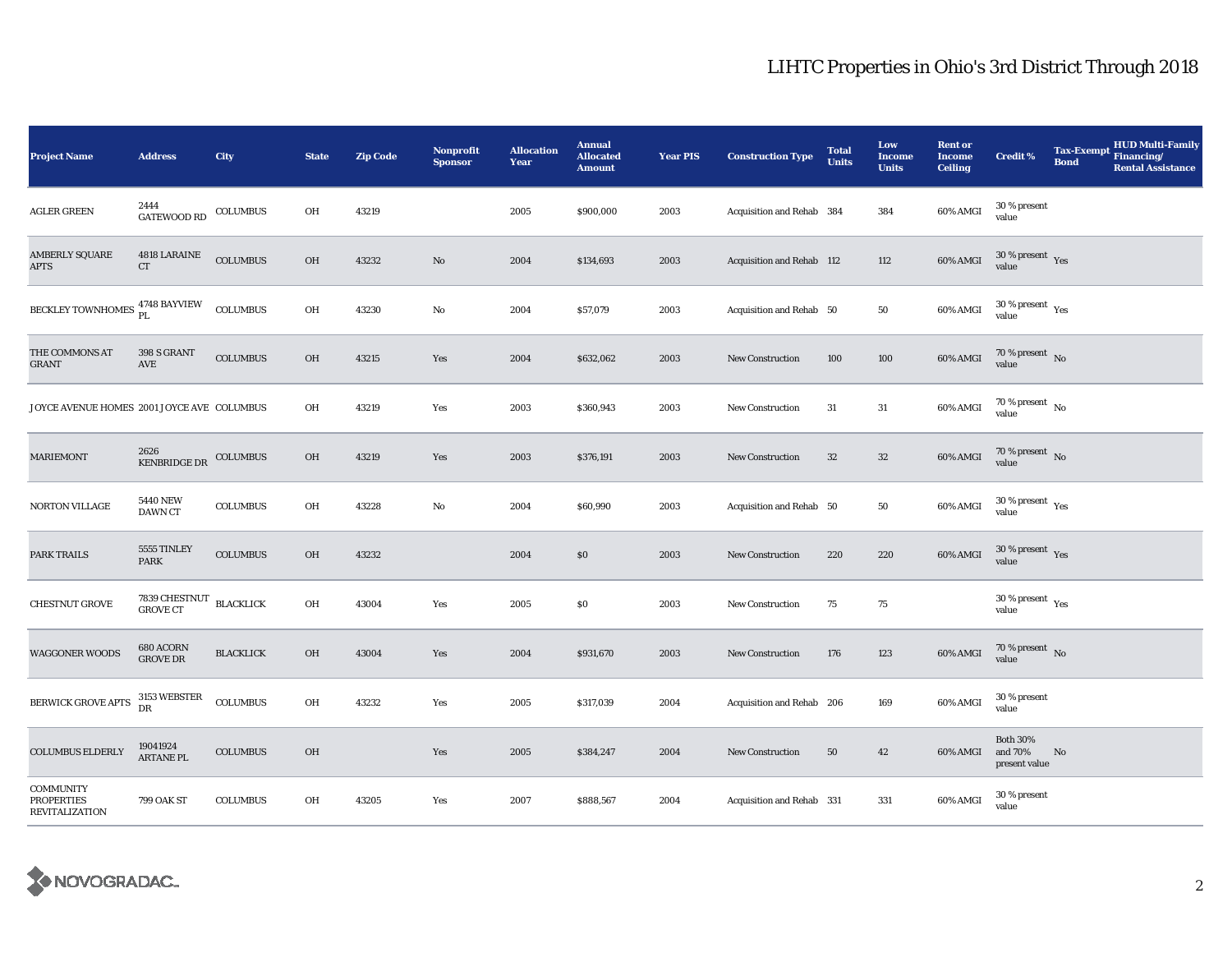| <b>Project Name</b>                     | <b>Address</b>                             | City              | <b>State</b> | <b>Zip Code</b> | <b>Nonprofit</b><br><b>Sponsor</b> | <b>Allocation</b><br>Year | <b>Annual</b><br><b>Allocated</b><br><b>Amount</b> | <b>Year PIS</b> | <b>Construction Type</b>              | <b>Total</b><br><b>Units</b> | Low<br><b>Income</b><br><b>Units</b> | <b>Rent or</b><br><b>Income</b><br><b>Ceiling</b> | <b>Credit %</b>                             | <b>Tax-Exempt</b><br><b>Bond</b> | <b>HUD Multi-Family</b><br>Financing/<br><b>Rental Assistance</b> |
|-----------------------------------------|--------------------------------------------|-------------------|--------------|-----------------|------------------------------------|---------------------------|----------------------------------------------------|-----------------|---------------------------------------|------------------------------|--------------------------------------|---------------------------------------------------|---------------------------------------------|----------------------------------|-------------------------------------------------------------------|
| <b>EAST FIFTH AVENUE</b><br><b>APTS</b> | 3015 E FIFTH<br>AVE                        | <b>COLUMBUS</b>   | <b>OH</b>    | 43219           | Yes                                | 2004                      | \$134,736                                          | 2004            | Acquisition and Rehab 38              |                              | 32                                   | 60% AMGI                                          | <b>Both 30%</b><br>and 70%<br>present value | No                               |                                                                   |
| <b>FAIRVIEW HOMES</b>                   | 947 CAMDEN<br>AVE                          | <b>COLUMBUS</b>   | OH           | 43201           | Yes                                | 2005                      | \$419,313                                          | 2004            | <b>New Construction</b>               | 32                           | 32                                   | 60% AMGI                                          | <b>Both 30%</b><br>and 70%<br>present value | No                               |                                                                   |
| HILLTOP II SENIOR<br><b>HOUSING</b>     | 3630 MOORES<br><b>TRAIL RD</b>             | <b>COLUMBUS</b>   | OH           | 43228           | Yes                                | 2005                      | \$347,367                                          | 2004            | <b>New Construction</b>               | 100                          | 86                                   |                                                   | <b>Both 30%</b><br>and 70%<br>present value | No                               |                                                                   |
| <b>LEVELGREEN HOMES</b>                 | 1993 DIEM AVE COLUMBUS                     |                   | OH           | 43219           | Yes                                | 2006                      | \$476,977                                          | 2004            | <b>New Construction</b>               | 32                           | 32                                   | 60% AMGI                                          | <b>Both 30%</b><br>and 70%<br>present value | No                               |                                                                   |
| <b>MAPLESIDE HOMES</b>                  | 912 E 18TH AVE COLUMBUS                    |                   | <b>OH</b>    | 43211           | Yes                                | 2006                      | \$357,322                                          | 2004            | Both New Construction 24<br>and $A/R$ |                              | 24                                   | 60% AMGI                                          | <b>Both 30%</b><br>and 70%<br>present value | No                               |                                                                   |
| <b>NORTHTOWNE</b>                       | 4621<br>NORTHTOWNE COLUMBUS<br><b>BLVD</b> |                   | OH           | 43229           | $\mathbf{No}$                      | 2005                      | \$403,914                                          | 2004            | Acquisition and Rehab 312             |                              | 300                                  | 60% AMGI                                          | 30 % present<br>value                       |                                  |                                                                   |
| <b>SOUTHSIDE HOMES</b>                  | 579 E<br><b>COLUMBUS ST</b>                | <b>COLUMBUS</b>   | OH           | 43206           | Yes                                | 2005                      | \$0                                                | 2004            | New Construction                      | 32                           | $32\,$                               | 60% AMGI                                          | <b>Both 30%</b><br>and 70%<br>present value | $\mathbf{No}$                    |                                                                   |
| <b>NETWORK</b><br><b>RESTORATION I</b>  | 1680<br>WATERMARK<br>DR                    | <b>COLUMBUS</b>   | OH           | 43215           | Yes                                | 2006                      | \$0                                                | 2005            | Acquisition and Rehab 101             |                              | 101                                  | 60% AMGI                                          | <b>Both 30%</b><br>and 70%<br>present value |                                  |                                                                   |
| SHANNON GLEN APTS                       | 5685 BALDOYLE CANAL<br><b>WAY</b>          | <b>WINCHESTER</b> | OH           | 43110           | $\mathbf{N}\mathbf{o}$             | 2006                      | \$0                                                | 2005            | <b>New Construction</b>               | 210                          | 210                                  |                                                   | 30 % present $\gamma_{\rm{es}}$<br>value    |                                  |                                                                   |
| <b>SHARON GREEN</b><br><b>TOWNHOMES</b> | 1340 E MAIN ST COLUMBUS                    |                   | OH           | 43205           | No                                 | 2006                      | \$245,462                                          | 2005            | Acquisition and Rehab 162             |                              | 162                                  |                                                   | $30\,\%$ present $\,$ $\rm{Yes}$<br>value   |                                  |                                                                   |
| SPRUCE BOUGH<br><b>HOMES</b>            | 858 S 22ND ST COLUMBUS                     |                   | OH           | 43206           | Yes                                | 2006                      | \$0                                                | 2005            | Acquisition and Rehab 112             |                              | 112                                  | 60% AMGI                                          | <b>Both 30%</b><br>and 70%<br>present value |                                  |                                                                   |
| <b>TROTWOOD HOMES</b>                   | 328 CROWN AVE COLUMBUS                     |                   | OH           |                 | Yes                                | 2006                      | \$835,935                                          | 2005            | <b>New Construction</b>               | 56                           | 56                                   | 60% AMGI                                          | <b>Both 30%</b><br>and 70%<br>present value |                                  |                                                                   |
| <b>BRIGGSDALE APTS</b>                  | 1670<br>HARRISBURG<br>PIKE                 | <b>COLUMBUS</b>   | OH           | 43223           | Yes                                | 2007                      | \$204,935                                          | 2006            | <b>New Construction</b>               | 35                           | $35\,$                               | 60% AMGI                                          | <b>Both 30%</b><br>and 70%<br>present value |                                  |                                                                   |

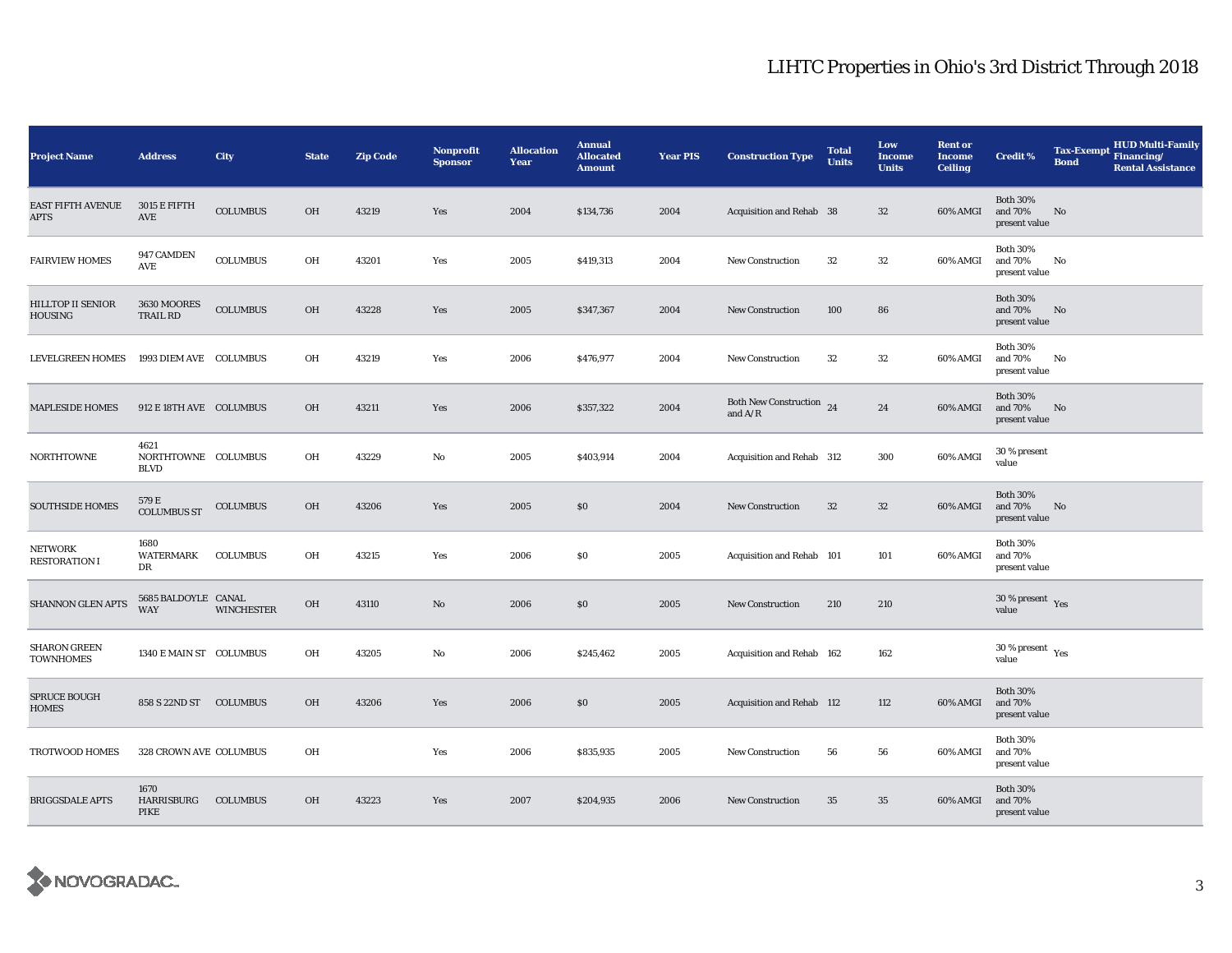| <b>Project Name</b>                         | <b>Address</b>                                 | City              | <b>State</b> | <b>Zip Code</b> | <b>Nonprofit</b><br><b>Sponsor</b> | <b>Allocation</b><br>Year | <b>Annual</b><br><b>Allocated</b><br><b>Amount</b> | <b>Year PIS</b> | <b>Construction Type</b>                                     | <b>Total</b><br><b>Units</b> | Low<br><b>Income</b><br><b>Units</b> | <b>Rent or</b><br><b>Income</b><br><b>Ceiling</b> | <b>Credit %</b>                             | <b>Tax-Exempt</b><br><b>Bond</b> | <b>HUD Multi-Family</b><br>Financing/<br><b>Rental Assistance</b> |
|---------------------------------------------|------------------------------------------------|-------------------|--------------|-----------------|------------------------------------|---------------------------|----------------------------------------------------|-----------------|--------------------------------------------------------------|------------------------------|--------------------------------------|---------------------------------------------------|---------------------------------------------|----------------------------------|-------------------------------------------------------------------|
| THE COMMONS AT<br><b>CHANTRY</b>            | 5500<br>MILLERSFIELD COLUMBUS<br>DR            |                   | OH           | 43232           | Yes                                | 2006                      | \$796,981                                          | 2006            | New Construction                                             | 100                          | 100                                  | 60% AMGI                                          | <b>Both 30%</b><br>and 70%<br>present value |                                  |                                                                   |
| GRIGGS VILLAGE APTS 721 GRIGGS AVE COLUMBUS |                                                |                   | OH           | 43223           | $\rm No$                           | 2007                      | \$0                                                | 2006            | Acquisition and Rehab 44                                     |                              | 44                                   | 60% AMGI                                          | <b>Both 30%</b><br>and 70%<br>present value | No                               |                                                                   |
| <b>NETWORK</b><br><b>RESTORATION II</b>     | 1326 INDIANOLA $_{\rm COLUMBUS}$<br><b>AVE</b> |                   | OH           | 43201           | Yes                                | 2007                      | \$0                                                | 2006            | Acquisition and Rehab 120                                    |                              | 120                                  | 60% AMGI                                          | <b>Both 30%</b><br>and 70%<br>present value |                                  |                                                                   |
| WILDWOOD VILLAGE<br><b>APTS</b>             | 1344 CASCADE<br>CT                             | <b>COLUMBUS</b>   | OH           | 43204           | $\rm No$                           | 2008                      | $\$0$                                              | 2006            | Acquisition and Rehab 272                                    |                              | 272                                  | 60% AMGI                                          | $30$ % present $\,$ No $\,$<br>value        |                                  |                                                                   |
| <b>CANTERBURY WAY</b>                       | 618<br>CANTERBURY<br>WAY                       | <b>COLUMBUS</b>   | OH           | 43213           | Yes                                | 2008                      | \$0                                                | 2007            | Acquisition and Rehab 46                                     |                              | 46                                   | 60% AMGI                                          | <b>Both 30%</b><br>and 70%<br>present value |                                  |                                                                   |
| CASTLETON GARDENS                           | $1620$ LONSDALE $\,$ COLUMBUS $\,$ RD          |                   | OH           | 43232           | $\mathbf{N}\mathbf{o}$             | 2008                      | \$0                                                | 2007            | Acquisition and Rehab 51                                     |                              | 51                                   | 60% AMGI                                          | $30\,\%$ present $\,$ $\rm Yes$<br>value    |                                  |                                                                   |
| <b>FIELDSTONE COURT</b>                     | <b>2850 ALUM</b><br><b>CREEK DR</b>            | <b>COLUMBUS</b>   | OH           | 43207           | Yes                                | 2008                      | \$0                                                | 2007            | <b>New Construction</b>                                      | 48                           | 48                                   | 60% AMGI                                          | <b>Both 30%</b><br>and 70%<br>present value |                                  |                                                                   |
| OTTAWA RIDGE                                | 1155 NOE BIXBY<br>RD                           | <b>COLUMBUS</b>   | OH           | 43213           | $\mathbf{N}\mathbf{o}$             | 2008                      | \$105,283                                          | 2007            | <b>New Construction</b>                                      | 80                           | 80                                   |                                                   | 30 % present<br>value                       |                                  |                                                                   |
| SUMMERFIELD HOMES 935 E LONG ST COLUMBUS    |                                                |                   | OH           | 43203           | Yes                                | 2008                      | \$962,183                                          | 2007            | <b>Acquisition and Rehab 112</b>                             |                              | 111                                  | 60% AMGI                                          | <b>Both 30%</b><br>and 70%<br>present value |                                  |                                                                   |
| <b>URBAN HOLLOW</b>                         | 3385 URBAN<br><b>HOLLOW CT</b>                 | <b>URBANCREST</b> | OH           | 43123           | Yes                                | 2008                      | \$0                                                | 2007            | Acquisition and Rehab 158                                    |                              | 158                                  | 60% AMGI                                          | <b>Both 30%</b><br>and 70%<br>present value |                                  |                                                                   |
| <b>CITY VIEW HOMES</b>                      | 84 W PARK AVE COLUMBUS                         |                   | OH           | 43222           | Yes                                | 2009                      | \$0                                                | 2008            | Both New Construction $\,$ 35<br>and $\mathrm{A}/\mathrm{R}$ |                              | 35                                   | 60% AMGI                                          | <b>Both 30%</b><br>and 70%<br>present value |                                  |                                                                   |
| <b>NAZARETH TOWERS</b>                      | 300 E RICH ST COLUMBUS                         |                   | OH           | 43215           | Yes                                | 2009                      | \$0                                                | 2008            | Acquisition and Rehab 208                                    |                              | 202                                  | 60% AMGI                                          | <b>Both 30%</b><br>and 70%<br>present value |                                  |                                                                   |
| <b>NETWORK</b><br><b>RESTORATION III</b>    | 910 E BROAD ST COLUMBUS                        |                   | OH           | 43205           | Yes                                | 2009                      | \$100,000                                          | 2008            | Acquisition and Rehab 150                                    |                              | 150                                  | 60% AMGI                                          | <b>Both 30%</b><br>and 70%<br>present value |                                  |                                                                   |

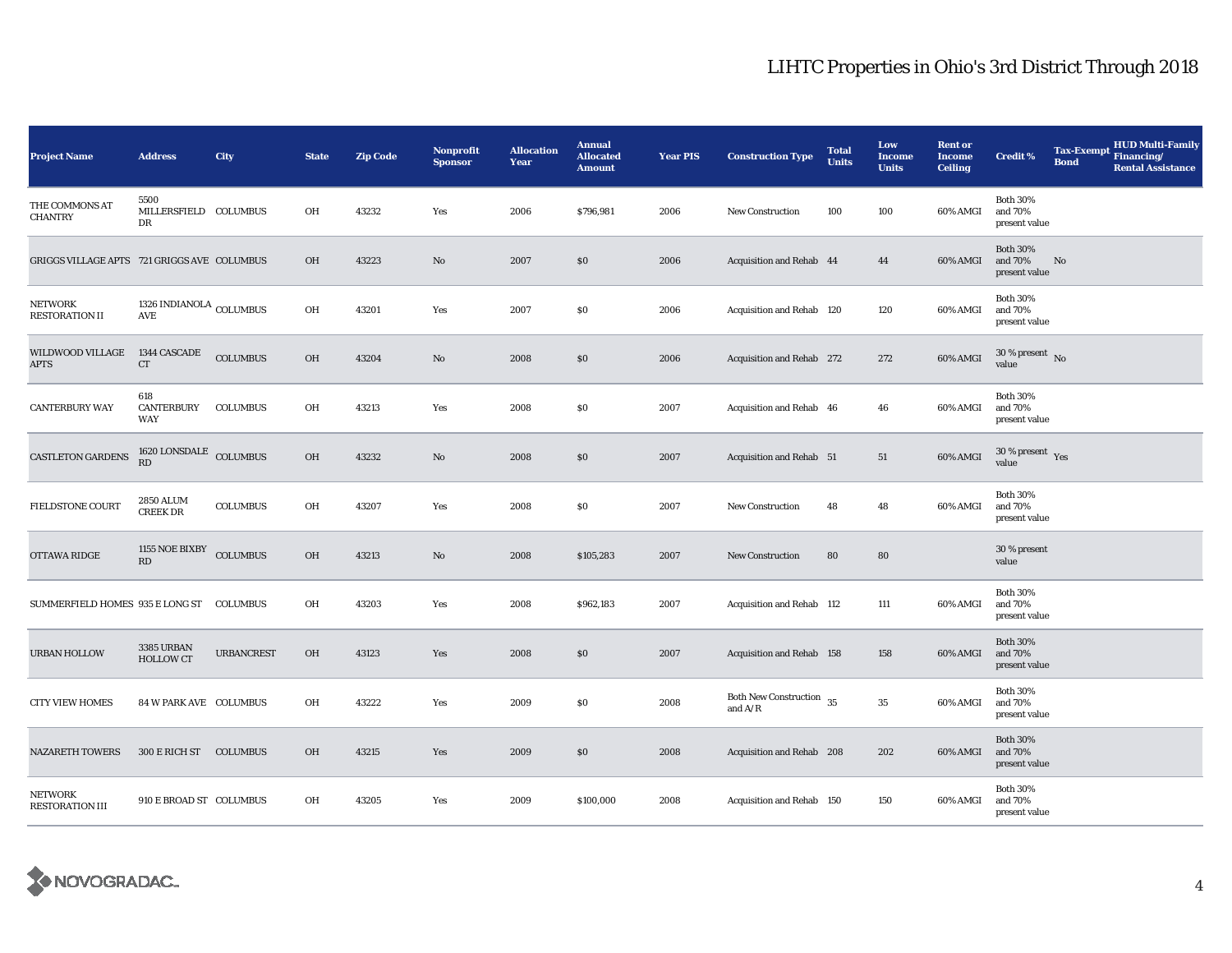| <b>Project Name</b>                 | <b>Address</b>                        | <b>City</b>                | <b>State</b> | <b>Zip Code</b> | <b>Nonprofit</b><br><b>Sponsor</b> | <b>Allocation</b><br>Year | <b>Annual</b><br><b>Allocated</b><br><b>Amount</b> | <b>Year PIS</b> | <b>Construction Type</b>  | <b>Total</b><br><b>Units</b> | Low<br><b>Income</b><br><b>Units</b> | <b>Rent or</b><br><b>Income</b><br><b>Ceiling</b> | <b>Credit %</b>                             | <b>Tax-Exempt</b><br><b>Bond</b> | <b>HUD Multi-Family</b><br>Financing/<br><b>Rental Assistance</b> |
|-------------------------------------|---------------------------------------|----------------------------|--------------|-----------------|------------------------------------|---------------------------|----------------------------------------------------|-----------------|---------------------------|------------------------------|--------------------------------------|---------------------------------------------------|---------------------------------------------|----------------------------------|-------------------------------------------------------------------|
| SOUTHPOINT APTS                     | 4138 ESKER DR COLUMBUS                |                            | OH           | 43207           | Yes                                | 2009                      | \$78,356                                           | 2008            | New Construction          | 80                           | 80                                   | 60% AMGI                                          | <b>Both 30%</b><br>and 70%<br>present value |                                  |                                                                   |
| <b>WORLEY TERRACE</b>               | 99 S CENTRAL<br>AVE                   | <b>COLUMBUS</b>            | OH           | 43222           |                                    | 2009                      | \$0                                                | 2008            | <b>New Construction</b>   | 100                          | 100                                  | 60% AMGI                                          | 30 % present<br>value                       |                                  |                                                                   |
| <b>ELIM ESTATES</b>                 | <b>3010 ELIM</b><br><b>ESTATES DR</b> | <b>COLUMBUS</b>            | OH           | 43232           | Yes                                | 2011                      | \$0                                                | 2009            | <b>New Construction</b>   | 48                           | 48                                   | 60% AMGI                                          | <b>Both 30%</b><br>and 70%<br>present value |                                  |                                                                   |
| <b>JEFFERSON AVENUE</b><br>APTS     | 50 JEFFERSON<br>AVE                   | <b>COLUMBUS</b>            | OH           | 43215           | Yes                                | 2010                      | \$52,671                                           | 2009            | <b>New Construction</b>   | 39                           | 39                                   | 60% AMGI                                          | 70 % present<br>value                       |                                  |                                                                   |
| MARIGOLD HILL                       | 94 E FIFTH AVE COLUMBUS               |                            | OH           | 43205           | Yes                                | 2010                      | \$100,000                                          | 2009            | Acquisition and Rehab 107 |                              | 107                                  | 60% AMGI                                          | <b>Both 30%</b><br>and 70%<br>present value |                                  |                                                                   |
| PEARL CRESCENT<br>DRIVE             | 5284 PEARL<br><b>CRESCENT DR</b>      | CANAL<br><b>WINCHESTER</b> | OH           | 43110           |                                    | 2010                      | \$0                                                | 2009            | Not Indicated             | $\bf{0}$                     | $\bf{0}$                             | 60% AMGI                                          | Not<br>Indicated                            |                                  |                                                                   |
| <b>BARNETT PLAZA</b>                | 1400 BARNETT<br>RD                    | <b>COLUMBUS</b>            | OH           | 43227           | Yes                                | 2010                      | \$0                                                | 2009            | Acquisition and Rehab 50  |                              | 50                                   | 60% AMGI                                          | <b>Both 30%</b><br>and 70%<br>present value |                                  |                                                                   |
| NEW SETON SQUARE<br><b>EAST</b>     | 1235<br><b>BRIARCLIFF RD</b>          | REYNOLDSBURG               | OH           | 43068           |                                    | 2010                      | \$0                                                | 2009            | Acquisition and Rehab 100 |                              | 100                                  |                                                   | $30$ % present $\,$ $\rm Yes$<br>value      |                                  |                                                                   |
| <b>CHN NORTH</b>                    | 944 E WEBER RD COLUMBUS               |                            | OH           | 43211           | Yes                                | 2011                      | $\$0$                                              | 2010            | Acquisition and Rehab 72  |                              | 72                                   | 60% AMGI                                          | <b>Both 30%</b><br>and 70%<br>present value |                                  |                                                                   |
| THE COMMONS AT<br><b>BUCKINGHAM</b> | 328<br>BUCKINGHAM COLUMBUS<br>ST      |                            | OH           | 43215           | Yes                                | 2011                      | \$0                                                | 2010            | <b>New Construction</b>   | 100                          | 100                                  | 60% AMGI                                          | <b>Both 30%</b><br>and 70%<br>present value |                                  |                                                                   |
| DOGWOOD GLEN                        | 3223 MORSE RD COLUMBUS                |                            | OH           | 43231           | Yes                                | 2011                      | \$0                                                | 2010            | New Construction          | 42                           | 42                                   | 60% AMGI                                          | <b>Both 30%</b><br>and 70%<br>present value |                                  |                                                                   |
| <b>LINCOLN GARDENS</b>              | 4976 EASTHAM<br>WAY                   | <b>COLUMBUS</b>            | OH           | 43228           | Yes                                | 2011                      | \$0                                                | 2010            | Acquisition and Rehab 100 |                              | 95                                   | 60% AMGI                                          | <b>Both 30%</b><br>and 70%<br>present value |                                  |                                                                   |
| NORTH CENTRAL<br>VILLAGE            | 1993<br>VANSCHOOR DR COLUMBUS         |                            | OH           | 43219           | Yes                                | 2011                      | \$0                                                | 2010            | New Construction          | 74                           | 74                                   | 60% AMGI                                          | <b>Both 30%</b><br>and 70%<br>present value |                                  |                                                                   |

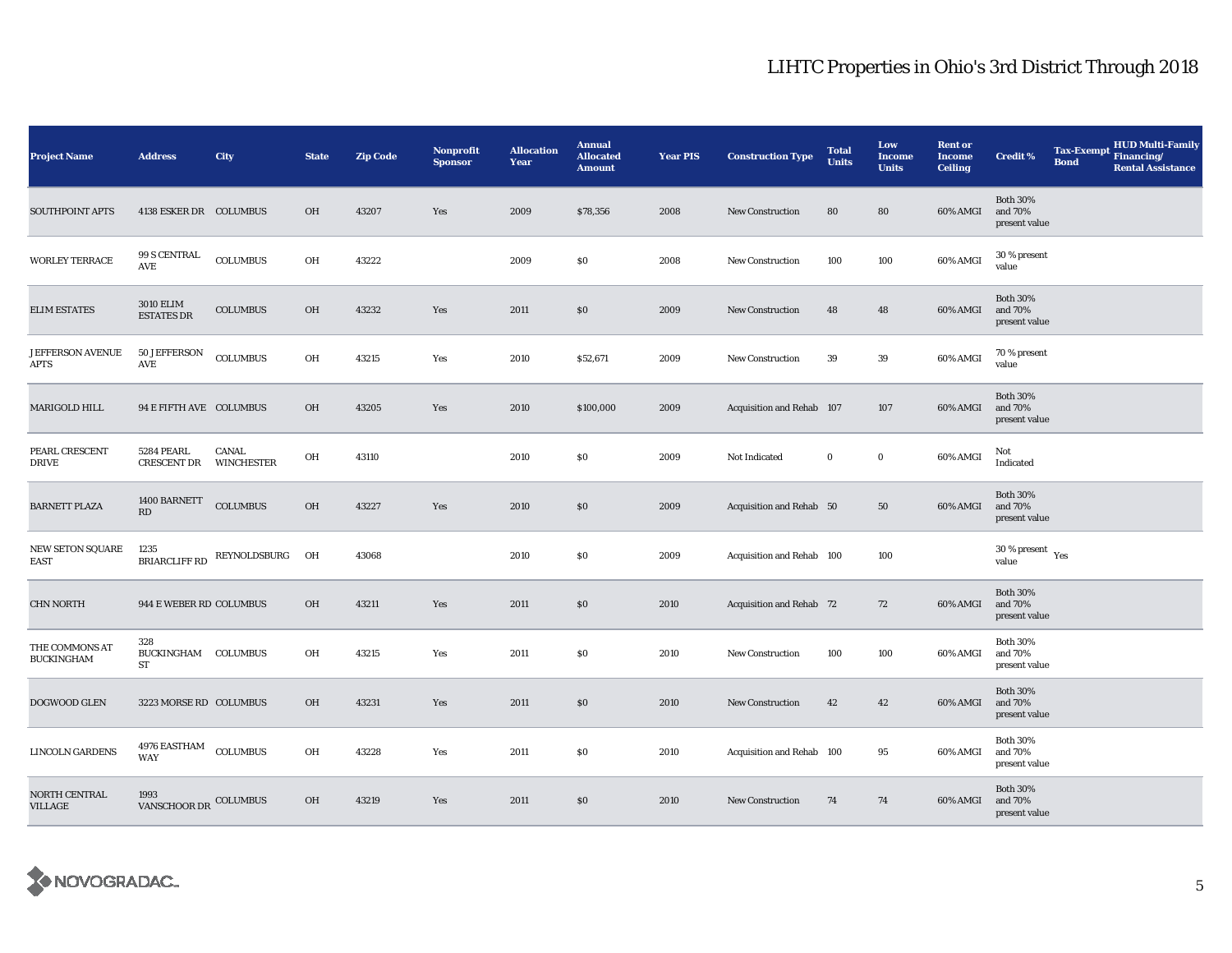| <b>Project Name</b>                    | <b>Address</b>                              | City              | <b>State</b> | <b>Zip Code</b> | <b>Nonprofit</b><br><b>Sponsor</b> | <b>Allocation</b><br>Year | <b>Annual</b><br><b>Allocated</b><br><b>Amount</b> | <b>Year PIS</b> | <b>Construction Type</b>                                                          | <b>Total</b><br><b>Units</b> | Low<br><b>Income</b><br><b>Units</b> | <b>Rent or</b><br><b>Income</b><br><b>Ceiling</b> | <b>Credit %</b>                             | <b>Bond</b> | <b>HUD Multi-Family</b><br>Tax-Exempt Financing/<br><b>Rental Assistance</b> |
|----------------------------------------|---------------------------------------------|-------------------|--------------|-----------------|------------------------------------|---------------------------|----------------------------------------------------|-----------------|-----------------------------------------------------------------------------------|------------------------------|--------------------------------------|---------------------------------------------------|---------------------------------------------|-------------|------------------------------------------------------------------------------|
| <b>WILLOW BEND</b><br><b>TOWNHOMES</b> | 1531<br>WHISPERING<br><b>WILLOW LN</b>      | HILLIARD          | OH           | 43026           |                                    | 2011                      | \$0                                                | 2010            | Acquisition and Rehab 92                                                          |                              | 92                                   |                                                   | Not<br>$\operatorname{Indicated}$           | Yes         |                                                                              |
| <b>BOULEVARD HOMES</b>                 | <b>251 DAKOTA AVE COLUMBUS</b>              |                   | OH           | 43223           | Yes                                | 2012                      | \$0                                                | 2011            | Both New Construction 40<br>and $\ensuremath{\mathrm{A}}/\ensuremath{\mathrm{R}}$ |                              | 40                                   | 60% AMGI                                          | 70 % present<br>value                       |             |                                                                              |
| <b>COMMONS AT</b><br><b>LIVINGSTON</b> | 3341 E<br><b>LIVINGSTON</b><br>AVE          | <b>COLUMBUS</b>   | OH           | 43227           | Yes                                | 2012                      | \$0                                                | 2011            | New Construction                                                                  | 50                           | 50                                   | 60% AMGI                                          | 70 % present<br>value                       |             |                                                                              |
| MILLER                                 | 947 MILLER AVE COLUMBUS                     |                   | OH           | 43206           | $\mathbf{N}\mathbf{o}$             | 1990                      | \$0                                                | 1990            | Acquisition and Rehab 6                                                           |                              | $\bf{6}$                             |                                                   | Not<br><b>Indicated</b>                     |             |                                                                              |
| <b>OAK STREET</b><br><b>PROPERTIES</b> | 1770 OAK ST                                 | <b>COLUMBUS</b>   | OH           | 43205           | $\rm No$                           | 1990                      | \$0                                                | 1990            | Acquisition and Rehab 4                                                           |                              | $\overline{4}$                       |                                                   | $30$ % present $\,$ No $\,$<br>value        |             |                                                                              |
| RIDGE                                  | 7691<br>RIDGEMONT CT                        | REYNOLDSBURG OH   |              | 43068           | No                                 | 1990                      | \$0                                                | 1990            | <b>New Construction</b>                                                           | 48                           | 48                                   |                                                   | $70\,\%$ present $${\rm No}$$ value         |             |                                                                              |
| THIRD WAVE                             | $1309$ N FOURTH $\,$ COLUMBUS<br>ST         |                   | OH           | 43201           | $\rm No$                           | 1989                      | \$0                                                | 1990            | Acquisition and Rehab 5                                                           |                              | $5\phantom{.0}$                      |                                                   | <b>Both 30%</b><br>and 70%<br>present value | No          |                                                                              |
| <b>WHITTER STREET</b>                  | <b>664 E WHITTIER COLUMBUS</b><br><b>ST</b> |                   | OH           | 43206           | $\rm No$                           | 1990                      | \$0                                                | 1990            | <b>Acquisition and Rehab</b> 2                                                    |                              | $\boldsymbol{2}$                     |                                                   | $70\,\%$ present $\,$ No value              |             |                                                                              |
| WILLIAMSBURG APTS                      | 1728 WILLOW<br>WIND DR                      | <b>GROVE CITY</b> | OH           | 43123           | $\rm No$                           | 1990                      | \$0                                                | 1990            | <b>New Construction</b>                                                           | 82                           | 82                                   |                                                   | $70$ % present $\,$ No $\,$<br>value        |             |                                                                              |
| <b>WINDRUSH APTS</b>                   | 5772 SULLIVANT $_{\rm GALLOWAY}$<br>AVE     |                   | OH           | 43119           | $\rm No$                           | 1989                      | \$0                                                | 1990            | <b>New Construction</b>                                                           | 24                           | 24                                   |                                                   | 70 % present $\hbox{~No}$<br>value          |             |                                                                              |
| <b>WINTER RENTALS</b>                  | 2408<br><b>CLEVELAND</b><br>AVE             | <b>COLUMBUS</b>   | OH           | 43211           | $\rm No$                           | 1989                      | \$0                                                | 1990            | Acquisition and Rehab 7                                                           |                              | $\tau$                               |                                                   | <b>Both 30%</b><br>and 70%<br>present value | No          |                                                                              |
| <b>BAYSIDE COMMONS</b>                 | 5420 TRETORN<br>DR                          | <b>HILLIARD</b>   | OH           | 43026           | No                                 | 1990                      | \$0                                                | 1991            | <b>New Construction</b>                                                           | 120                          | 120                                  |                                                   | 70 % present $\overline{N}$<br>value        |             |                                                                              |
| 591 E MITHOFF ST                       | 591 E MITHOFF COLUMBUS<br>${\rm ST}$        |                   | OH           | 43206           | No                                 | 1991                      | \$0                                                | 1991            | Acquisition and Rehab 6                                                           |                              | 6                                    |                                                   | $70$ % present $_{\, \rm No}$<br>value      |             |                                                                              |

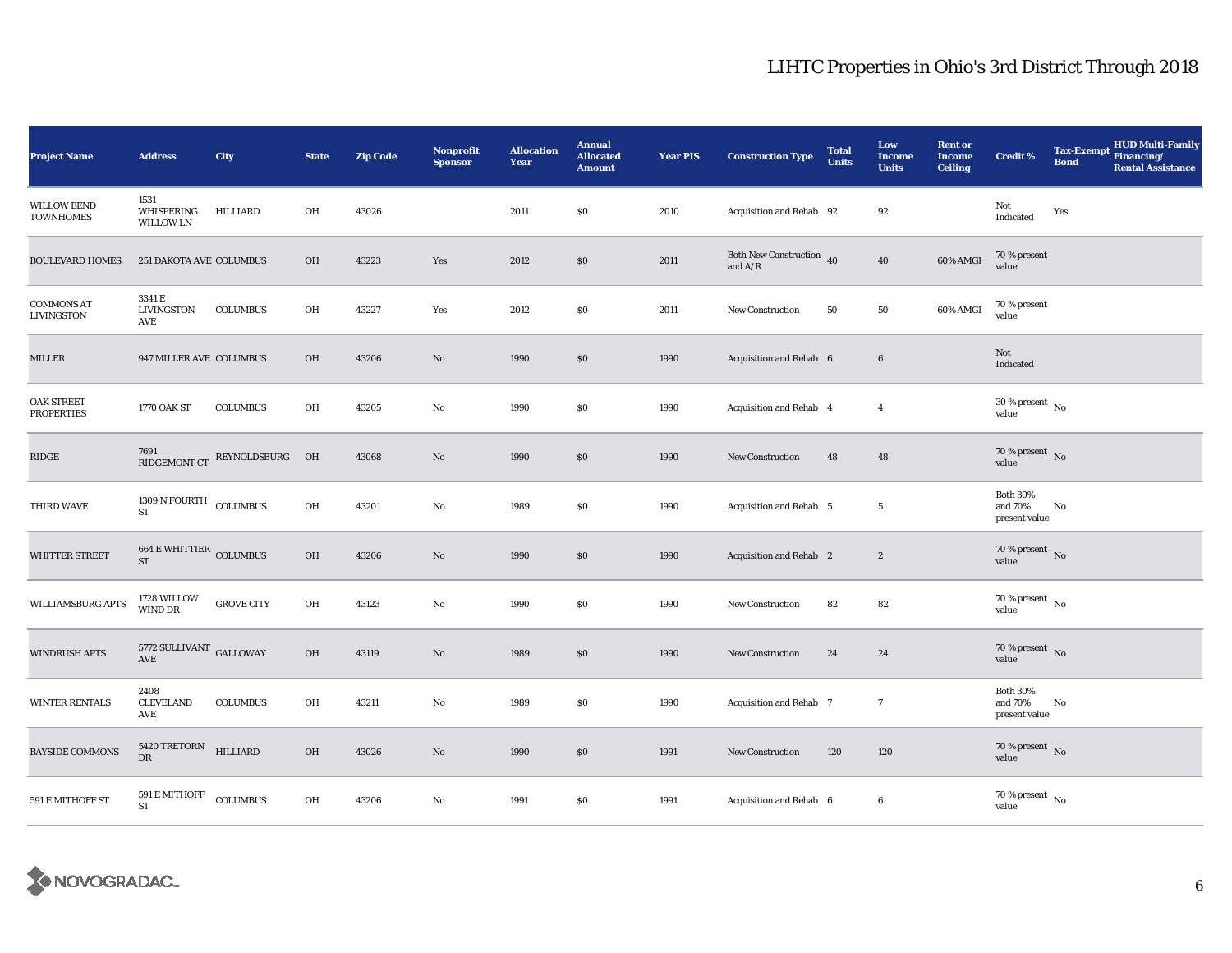| <b>Project Name</b>                            | <b>Address</b>                              | <b>City</b>     | <b>State</b> | <b>Zip Code</b> | <b>Nonprofit</b><br><b>Sponsor</b> | <b>Allocation</b><br>Year | <b>Annual</b><br><b>Allocated</b><br><b>Amount</b> | <b>Year PIS</b> | <b>Construction Type</b> | <b>Total</b><br><b>Units</b> | Low<br><b>Income</b><br><b>Units</b> | <b>Rent or</b><br><b>Income</b><br><b>Ceiling</b> | <b>Credit %</b>                             | <b>Tax-Exempt</b><br><b>Bond</b> | HUD Multi-Family<br>Financing/<br><b>Rental Assistance</b> |
|------------------------------------------------|---------------------------------------------|-----------------|--------------|-----------------|------------------------------------|---------------------------|----------------------------------------------------|-----------------|--------------------------|------------------------------|--------------------------------------|---------------------------------------------------|---------------------------------------------|----------------------------------|------------------------------------------------------------|
| <b>EAST MAIN</b>                               | 889 E MAIN ST COLUMBUS                      |                 | OH           | 43205           | No                                 | 1990                      | \$0                                                | 1991            | Acquisition and Rehab 10 |                              | 10                                   |                                                   | Not<br>Indicated                            |                                  |                                                            |
| HOMES ON THE HILL                              | 562 E MAIN ST COLUMBUS                      |                 | OH           | 43215           | Yes                                | 1990                      | \$0                                                | 1991            | Acquisition and Rehab 60 |                              | 60                                   |                                                   | <b>Both 30%</b><br>and 70%<br>present value | No                               |                                                            |
| <b>MAYFIELD APTS</b>                           | 952 MAYFIELD<br>$\mathbf{P}\mathbf{L}$      | <b>COLUMBUS</b> | OH           | 43209           | $\mathbf{N}\mathbf{o}$             | 1990                      | \$0                                                | 1991            | Acquisition and Rehab 6  |                              | $\bf{6}$                             |                                                   | $70\%$ present No<br>value                  |                                  |                                                            |
| <b>MEEKS RENTALS I</b>                         | 906 S 22ND ST                               | <b>COLUMBUS</b> | OH           | 43206           | No                                 | 1991                      | \$0                                                | 1991            | Acquisition and Rehab 23 |                              | 23                                   |                                                   | 70 % present $\,$ No $\,$<br>value          |                                  |                                                            |
| <b>MEEKS RENTALS II</b>                        | 1243 HILDRETH COLUMBUS<br>AVE               |                 | OH           | 43203           | $\mathbf{N}\mathbf{o}$             | 1991                      | \$0                                                | 1991            | Acquisition and Rehab 27 |                              | 27                                   |                                                   | <b>Both 30%</b><br>and 70%<br>present value | No                               |                                                            |
| PARK PLACE                                     | $582$ CARPENTER $\,$ COLUMBUS<br>${\rm ST}$ |                 | OH           | 43205           | $\mathbf{No}$                      | 1991                      | \$4,516                                            | 1991            | Acquisition and Rehab 2  |                              | $\boldsymbol{2}$                     |                                                   | <b>Both 30%</b><br>and 70%<br>present value | No                               |                                                            |
| PARKVIEW APTS                                  | 3285 E MOUND COLUMBUS<br><b>ST</b>          |                 | OH           | 43227           | No                                 | 1991                      | \$0                                                | 1991            | New Construction         | 16                           | 16                                   |                                                   | 70 % present $\hbox{~No}$<br>value          |                                  |                                                            |
| SRP 8                                          | $384$ HAMILTON $\,$ COLUMBUS<br>AVE         |                 | OH           | 43203           | No                                 | 1990                      | \$0                                                | 1991            | Acquisition and Rehab 40 |                              | 40                                   |                                                   | 70 % present $\hbox{~No}$<br>value          |                                  |                                                            |
| WOODS AT MCNEIL<br>FARM                        | 27<br>BANNOCKBURN BLACKLICK<br><b>BLVD</b>  |                 | OH           | 43004           | $\mathbf{N}\mathbf{o}$             | 1991                      | \$0                                                | 1991            | New Construction         | 166                          | 158                                  |                                                   | 70 % present $\hbox{~No}$<br>value          |                                  |                                                            |
| BAYSIDE COMMONS II 2392 SEBAGO LN HILLIARD     |                                             |                 | OH           | 43026           | No                                 | 1991                      | \$418,300                                          | 1992            | New Construction         | 108                          | 108                                  |                                                   | $70$ % present $\,$ No $\,$<br>value        |                                  |                                                            |
| <b>CARRIAGE LANE APTS</b>                      | 5586<br>RUSTLINGWAY GALLOWAY<br>LN          |                 | OH           | 43119           | No                                 | 1991                      | \$0                                                | 1992            | New Construction         | 120                          | 120                                  |                                                   | 70 % present $\hbox{~No}$<br>value          |                                  |                                                            |
| <b>GOOD NEWS</b><br>PROPERTIES I<br>(COLUMBUS) | 1420 KENT ST                                | <b>COLUMBUS</b> | OH           | 43205           | Yes                                | 1992                      | \$0                                                | 1992            | Acquisition and Rehab 6  |                              | $6\phantom{.0}$                      |                                                   | <b>Both 30%</b><br>and 70%<br>present value | No                               |                                                            |
| MADISON MILLS TWIN<br><b>SINGLES</b>           | 4168 BARTLE DR COLUMBUS                     |                 | OH           | 43207           | $\mathbf{N}\mathbf{o}$             | 1992                      | \$16,225                                           | 1992            | New Construction         | $\overline{4}$               | $\overline{4}$                       |                                                   | $70$ % present $\,$ No value                |                                  |                                                            |

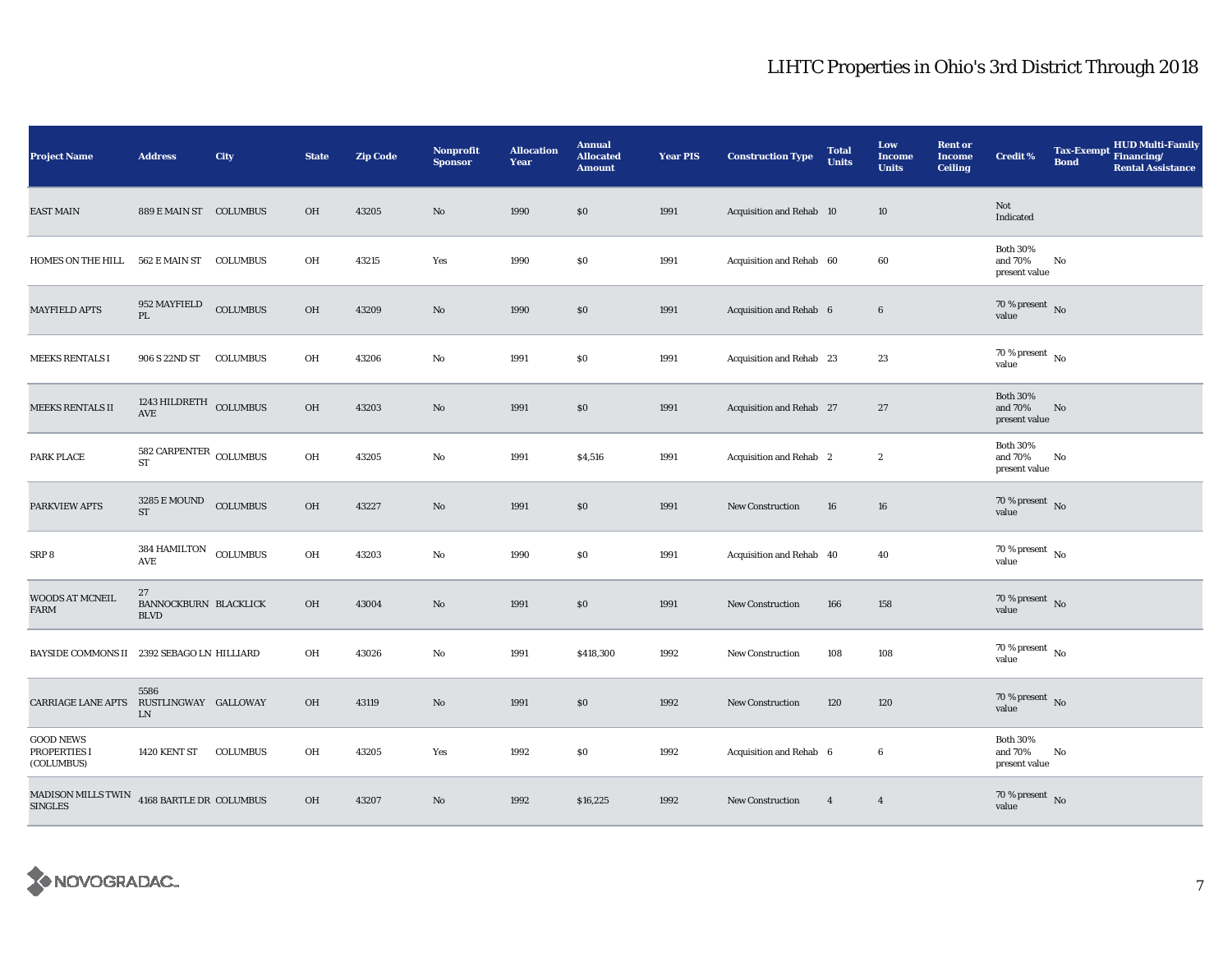| <b>Project Name</b>                              | <b>Address</b>                         | City                         | <b>State</b>  | <b>Zip Code</b> | <b>Nonprofit</b><br><b>Sponsor</b> | <b>Allocation</b><br>Year | <b>Annual</b><br><b>Allocated</b><br><b>Amount</b> | <b>Year PIS</b> | <b>Construction Type</b>  | <b>Total</b><br><b>Units</b> | Low<br>Income<br><b>Units</b> | <b>Rent or</b><br><b>Income</b><br><b>Ceiling</b> | <b>Credit %</b>                             | <b>Tax-Exempt</b><br><b>Bond</b> | <b>HUD Multi-Family</b><br>Financing/<br><b>Rental Assistance</b> |
|--------------------------------------------------|----------------------------------------|------------------------------|---------------|-----------------|------------------------------------|---------------------------|----------------------------------------------------|-----------------|---------------------------|------------------------------|-------------------------------|---------------------------------------------------|---------------------------------------------|----------------------------------|-------------------------------------------------------------------|
| MANNA CREST APTS II                              | 26 LINWOOD<br><b>AVE</b>               | <b>COLUMBUS</b>              | OH            | 43205           | Yes                                | 1992                      | \$25,375                                           | 1992            | <b>New Construction</b>   | $\overline{4}$               | $\overline{4}$                |                                                   | Not<br>Indicated                            |                                  |                                                                   |
| <b>MEEKS RENTALS III</b>                         | 1285 WATKINS<br>$\mathbf{R}\mathbf{D}$ | <b>COLUMBUS</b>              | $O\mathrm{H}$ | 43207           | $\mathbf{N}\mathbf{o}$             | 1992                      | \$0                                                | 1992            | Acquisition and Rehab 13  |                              | 13                            |                                                   | Not<br>Indicated                            |                                  |                                                                   |
| 1704 CLEVELAND AVE                               | 1704<br><b>CLEVELAND</b><br>AVE        | <b>COLUMBUS</b>              | OH            | 43211           | No                                 | 1993                      | \$0                                                | 1993            | Acquisition and Rehab 1   |                              | $\mathbf{1}$                  |                                                   | <b>Both 30%</b><br>and 70%<br>present value | No                               |                                                                   |
| 1871-73 CLEVELAND<br><b>AVENUE</b>               | 1871<br><b>CLEVELAND</b><br>AVE        | <b>COLUMBUS</b>              | OH            | 43211           | $\rm No$                           | 1993                      | \$0                                                | 1993            | Acquisition and Rehab 2   |                              | $\boldsymbol{2}$              |                                                   | <b>Both 30%</b><br>and 70%<br>present value | No                               |                                                                   |
| 35 EUCLID AVE                                    | 35 EUCLID AVE COLUMBUS                 |                              | OH            | 43201           | No                                 | 1993                      | \$0                                                | 1993            | Acquisition and Rehab 8   |                              | 8                             |                                                   | <b>Both 30%</b><br>and 70%<br>present value | No                               |                                                                   |
| <b>BRYDEN HOUSE</b>                              | 1555 BRYDEN RD COLUMBUS                |                              | OH            | 43205           | $\rm No$                           | 1991                      | \$659,542                                          | 1993            | Acquisition and Rehab 140 |                              | 140                           |                                                   | Not<br>Indicated                            |                                  |                                                                   |
| 565 GILBERT ST                                   | 565 GILBERT ST COLUMBUS                |                              | OH            | 43205           | Yes                                | 1992                      | \$0                                                | 1993            | Acquisition and Rehab 18  |                              | 18                            |                                                   | <b>Both 30%</b><br>and 70%<br>present value | No                               |                                                                   |
| <b>COOPER COLONY APTS</b>                        | 6075 COOPER<br>COLONY DR               | WESTERVILLE                  | OH            | 43081           | No                                 | 1992                      | \$371,500                                          | 1993            | <b>New Construction</b>   | 70                           | 70                            |                                                   | Not<br>Indicated                            |                                  |                                                                   |
| EAST BROAD STREET VII $_{\rm DR}^{176}$ BRAEBURN |                                        | <b>BLACKLICK</b>             | OH            | 43004           | No                                 | 1992                      | \$440,000                                          | 1993            | New Construction          | 80                           | 80                            |                                                   | Not<br>Indicated                            |                                  |                                                                   |
| <b>MADISON MILLS</b><br>TWINS #2                 | <b>2703 FOUR</b><br><b>SEASONS DR</b>  | <b>COLUMBUS</b>              | OH            | 43207           | $\mathbf{N}\mathbf{o}$             | 1992                      | \$16,225                                           | 1993            | New Construction          | $\overline{4}$               | $\overline{4}$                |                                                   | 70 % present $\hbox{~No}$<br>value          |                                  |                                                                   |
| POST WOODS<br><b>TOWNHOMES II</b>                | 423                                    | POSTWOODS DR REYNOLDSBURG OH |               | 43068           | No                                 | 1991                      | \$0                                                | 1993            | New Construction          | 88                           | 88                            |                                                   | 70 % present $\hbox{~No}$<br>value          |                                  |                                                                   |
| RASPBERRY GLEN APTS 3545 ARIEL DR COLUMBUS       |                                        |                              | $O\mathrm{H}$ | 43232           | Yes                                | 1991                      | \$328,562                                          | 1993            | <b>New Construction</b>   | 100                          | 100                           |                                                   | 70 % present $\,$ No $\,$<br>value          |                                  |                                                                   |
| <b>ARGUS GREEN</b>                               | <b>3406 ARGUS</b><br><b>GREEN CT</b>   | <b>COLUMBUS</b>              | OH            | 43227           | Yes                                | 1992                      | \$105,000                                          | 1994            | Not Indicated             | 28                           | 28                            |                                                   | Not<br>Indicated                            |                                  |                                                                   |

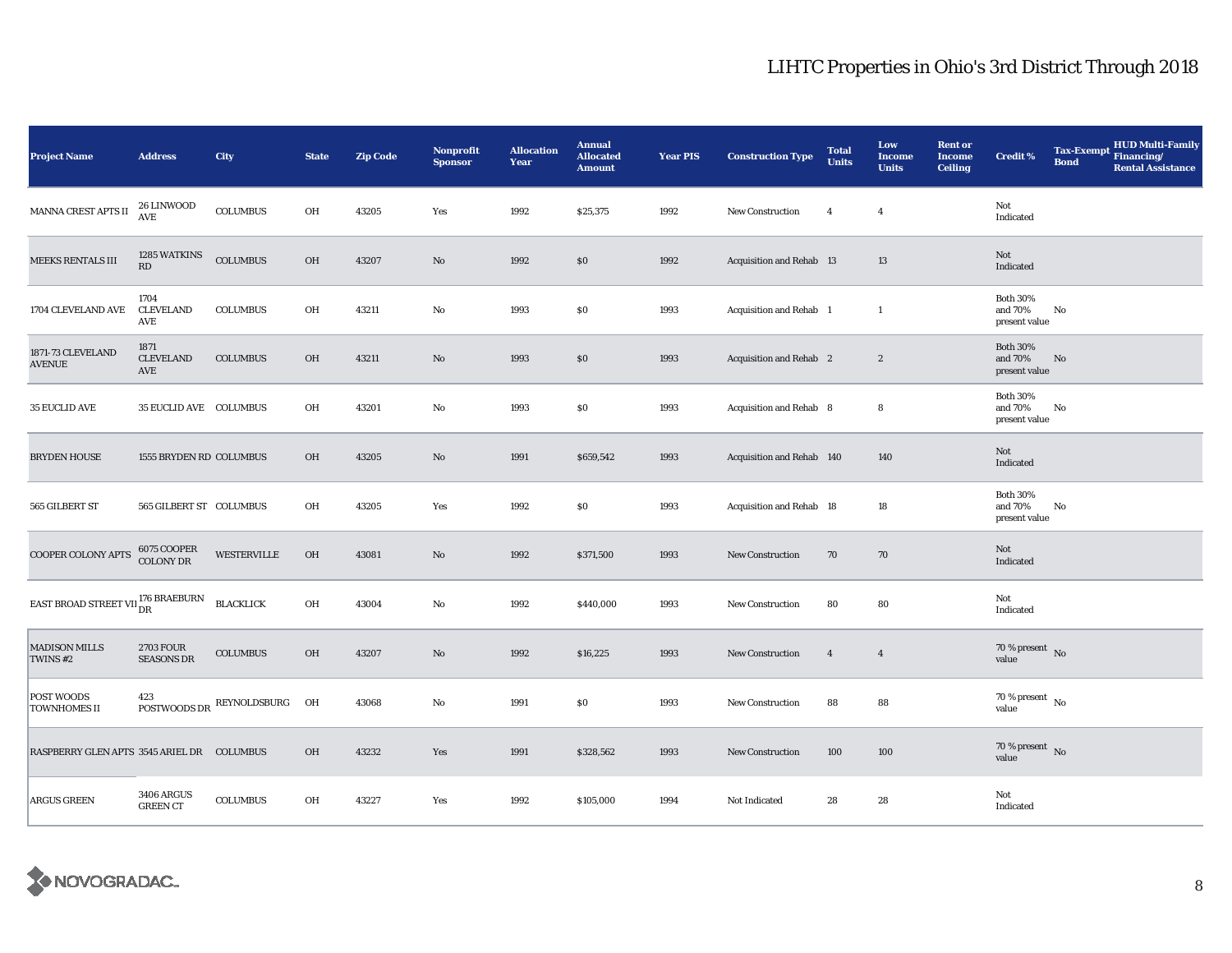| <b>Project Name</b>                          | <b>Address</b>                        | City            | <b>State</b> | <b>Zip Code</b> | <b>Nonprofit</b><br><b>Sponsor</b> | <b>Allocation</b><br>Year | <b>Annual</b><br><b>Allocated</b><br><b>Amount</b> | <b>Year PIS</b> | <b>Construction Type</b>       | <b>Total</b><br><b>Units</b> | Low<br><b>Income</b><br><b>Units</b> | <b>Rent or</b><br><b>Income</b><br><b>Ceiling</b> | <b>Credit %</b>                             | <b>Tax-Exempt</b><br><b>Bond</b> | HUD Multi-Family<br>Financing/<br><b>Rental Assistance</b> |
|----------------------------------------------|---------------------------------------|-----------------|--------------|-----------------|------------------------------------|---------------------------|----------------------------------------------------|-----------------|--------------------------------|------------------------------|--------------------------------------|---------------------------------------------------|---------------------------------------------|----------------------------------|------------------------------------------------------------|
| <b>BIG TREE TWIN</b><br><b>SINGLES</b>       | 2182 BIG TREE<br>${\rm DR}$           | <b>COLUMBUS</b> | OH           | 43223           | $\rm No$                           | 1993                      | \$17,500                                           | 1994            | Not Indicated                  | $\overline{4}$               | $\overline{4}$                       |                                                   | Not<br>Indicated                            | No                               |                                                            |
| <b>BIG TREE TWIN</b><br><b>SINGLES THREE</b> | 2194 BIG TREE<br>DR                   | <b>COLUMBUS</b> | OH           | 43223           | No                                 | 1993                      | \$17,500                                           | 1994            | Not Indicated                  | $\overline{4}$               | $\overline{4}$                       |                                                   | Not<br>Indicated                            |                                  |                                                            |
| <b>BIG TREE TWIN</b><br><b>SINGLES TWO</b>   | 2200 BIG TREE<br>DR                   | <b>COLUMBUS</b> | OH           | 43223           | No                                 | 1993                      | \$17,500                                           | 1994            | Not Indicated                  | $\overline{4}$               | $\overline{4}$                       |                                                   | Not<br>Indicated                            | No                               |                                                            |
| <b>MADISON MILLS</b><br>TWINS #3             | <b>2687 FOUR</b><br><b>SEASONS DR</b> | <b>COLUMBUS</b> | OH           | 43207           | No                                 | 1993                      | \$16,300                                           | 1994            | Not Indicated                  | $\overline{4}$               | $\overline{4}$                       |                                                   | Not<br>Indicated                            | No                               |                                                            |
| <b>THREE RIVERS</b><br><b>VILLAGE</b>        | 2876 DUVALL LN COLUMBUS               |                 | OH           | 43207           | No                                 | 1992                      | \$780,000                                          | 1994            | <b>New Construction</b>        | 150                          | 150                                  |                                                   | Not<br>Indicated                            |                                  |                                                            |
| <b>VERA THORNHILL</b><br><b>HOUSING</b>      | $153$ N WARREN<br>AVE                 | COLUMBUS        | OH           | 43204           | $\rm No$                           | 1994                      | \$0                                                | 1994            | Acquisition and Rehab 1        |                              | $\mathbf{1}$                         |                                                   | Not<br>Indicated                            |                                  |                                                            |
| <b>NORTH &amp; 22ND</b><br><b>STREETS</b>    | 88 N 22ND ST                          | <b>COLUMBUS</b> | OH           | 43203           | Yes                                | 1994                      | \$47,880                                           | 1995            | Acquisition and Rehab 32       |                              | 32                                   |                                                   | <b>Both 30%</b><br>and 70%<br>present value | No                               |                                                            |
| <b>EMERALD GLEN APTS</b>                     | 4915 LION DR                          | <b>COLUMBUS</b> | OH           | 43228           | Yes                                | 1993                      | \$522,200                                          | 1995            | New Construction               | 130                          | 130                                  |                                                   | $70$ % present $\,$ No $\,$<br>value        |                                  |                                                            |
| <b>FRANCISCAN HOMES</b><br>III               | 1344 CASCADE<br>CT                    | <b>COLUMBUS</b> | $_{\rm OH}$  | 43204           | Yes                                | 1993                      | \$109,760                                          | 1995            | Acquisition and Rehab 35       |                              | 35                                   |                                                   | <b>Both 30%</b><br>and 70%<br>present value | No                               |                                                            |
| <b>INDIANOLA HOMES</b>                       | 1359 SUMMIT ST COLUMBUS               |                 | OH           | 43201           | Yes                                | 1994                      | \$101,853                                          | 1995            | Acquisition and Rehab 25       |                              | 25                                   |                                                   | $70$ % present $\,$ No $\,$<br>value        |                                  |                                                            |
| <b>JEFFERIES I</b>                           | 1205 E 19TH AVE COLUMBUS              |                 | <b>OH</b>    | 43211           | No                                 | 1995                      | \$2,752                                            | 1995            | <b>Acquisition and Rehab</b> 2 |                              | $\boldsymbol{2}$                     |                                                   | <b>Both 30%</b><br>and 70%<br>present value | No                               |                                                            |
| <b>ROCKY CREEK APTS</b>                      | 3530 ROCKY<br><b>WAY LN</b>           | COLUMBUS        | OH           | 43223           | No                                 | 1993                      | \$213,500                                          | 1995            | New Construction               | 50                           | 50                                   |                                                   | 70 % present $\hbox{~No}$<br>value          |                                  |                                                            |
| <b>STODDARD BLOCK</b>                        | 260 S FOURTH<br>$\operatorname{ST}$   | <b>COLUMBUS</b> | OH           | 43215           | No                                 | 1993                      | \$140,000                                          | 1995            | Acquisition and Rehab 50       |                              | 50                                   |                                                   | <b>Both 30%</b><br>and 70%<br>present value | No                               |                                                            |

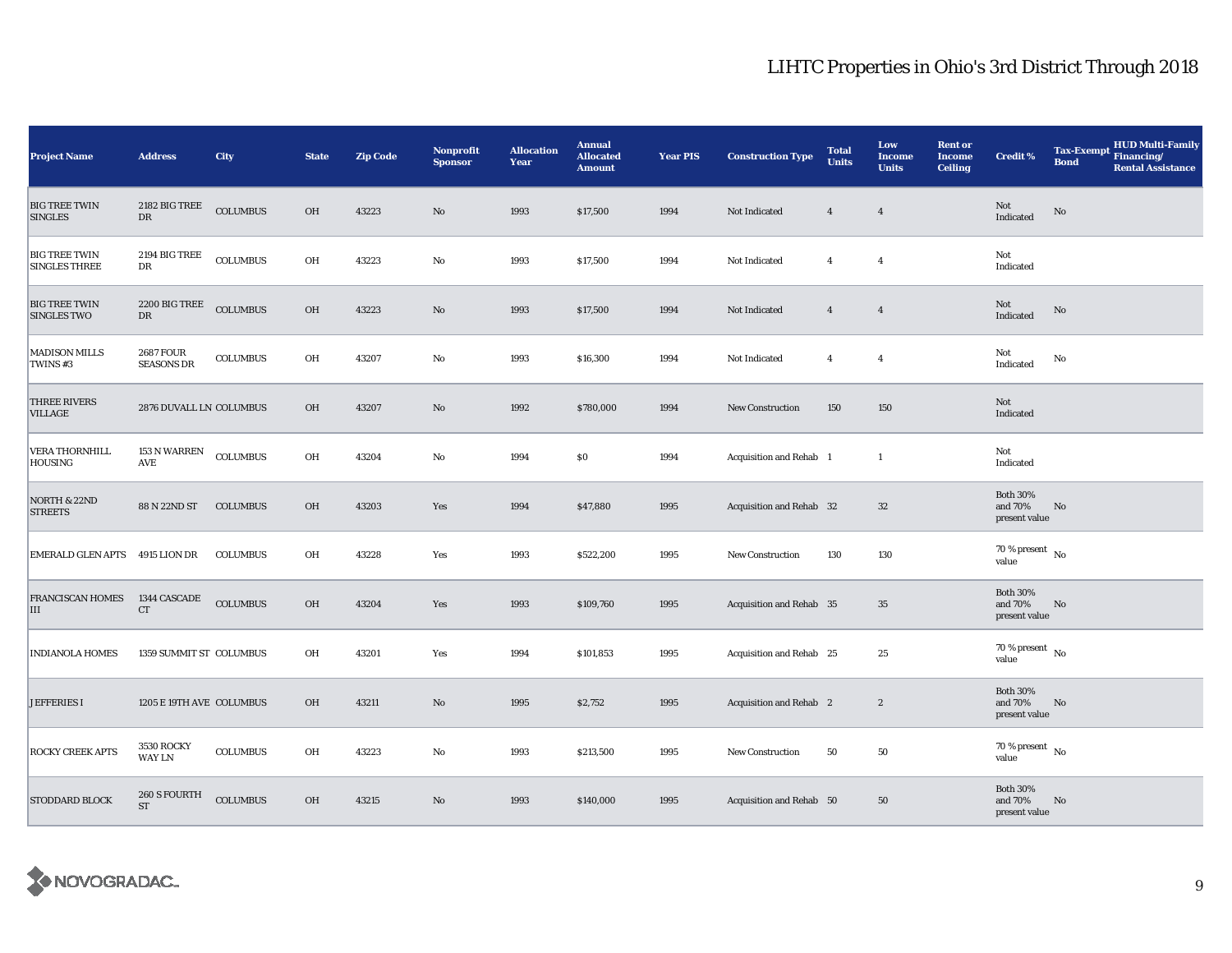| <b>Project Name</b>                                                    | <b>Address</b>                     | City                            | <b>State</b> | <b>Zip Code</b> | <b>Nonprofit</b><br><b>Sponsor</b> | <b>Allocation</b><br>Year | <b>Annual</b><br><b>Allocated</b><br><b>Amount</b> | <b>Year PIS</b> | <b>Construction Type</b>              | <b>Total</b><br><b>Units</b> | Low<br><b>Income</b><br><b>Units</b> | <b>Rent or</b><br><b>Income</b><br><b>Ceiling</b> | <b>Credit %</b>                              | <b>Tax-Exempt</b><br><b>Bond</b> | <b>HUD Multi-Family</b><br>Financing/<br><b>Rental Assistance</b> |
|------------------------------------------------------------------------|------------------------------------|---------------------------------|--------------|-----------------|------------------------------------|---------------------------|----------------------------------------------------|-----------------|---------------------------------------|------------------------------|--------------------------------------|---------------------------------------------------|----------------------------------------------|----------------------------------|-------------------------------------------------------------------|
| <b>WALNUT CREEK</b><br><b>TOWNHOMES</b>                                | 5011<br>CHERRYBLUFF COLUMBUS<br>CT |                                 | OH           | 43230           | $\rm No$                           | 1993                      | \$255,000                                          | 1995            | New Construction                      | 48                           | 48                                   |                                                   | $70$ % present $\,$ No $\,$<br>value         |                                  |                                                                   |
| <b>FAITH VILLAGE APTS</b><br><b>PHASE II</b>                           | 3179 AGAPE DR COLUMBUS             |                                 | OH           | 43224           | Yes                                | 1995                      | \$429,546                                          | 1996            | New Construction                      | 74                           | 74                                   |                                                   | <b>Both 30%</b><br>and 70%<br>present value  | No                               |                                                                   |
| FOURTH STREET YWCA 65 S FOURTH ST COLUMBUS<br><b>RENOVATION</b>        |                                    |                                 | OH           | 43215           | Yes                                | 1997                      | \$610,512                                          | 1996            | Acquisition and Rehab 102             |                              | 102                                  | 60% AMGI                                          | $70\,\%$ present $\,$ No value               |                                  |                                                                   |
| <b>HIGHVIEW PLACE</b>                                                  | 264 HIGHVIEW COLUMBUS<br>LANDING   |                                 | OH           | 43207           | No                                 | 1994                      | \$299,412                                          | 1996            | <b>New Construction</b>               | 60                           | 60                                   |                                                   | 70 % present $\,$ No $\,$<br>value           |                                  |                                                                   |
| MANNA CREST HOMES                                                      | 2087 GOLDEN<br><b>LEAF LN</b>      | <b>COLUMBUS</b>                 | OH           | 43223           | Yes                                | 1994                      | \$287,959                                          | 1996            | <b>New Construction</b>               | 37                           | $37\,$                               |                                                   | 70 % present $\hbox{~No}$<br>value           |                                  |                                                                   |
| MANNA CREST APTS IV 1850 E RICH ST COLUMBUS                            |                                    |                                 | OH           | 43205           | Yes                                | 1995                      | \$30,465                                           | 1996            | <b>New Construction</b>               | $\overline{4}$               | $\overline{4}$                       |                                                   | 70 % present $\bar{N}$<br>value              |                                  |                                                                   |
| <b>SOUTH OF MAIN</b><br><b>HOMES</b>                                   | 962 E MOUND<br>${\rm ST}$          | COLUMBUS                        | OH           | 43205           | Yes                                | 1994                      | \$425,245                                          | 1996            | Both New Construction 50<br>and $A/R$ |                              | ${\bf 50}$                           |                                                   | <b>Both 30%</b><br>and 70%<br>present value  | No                               |                                                                   |
| <b>STRATTFORD LAKES</b>                                                | 3555 ASHTON<br><b>CROSS</b>        | CANAL WNCHSTR OH                |              | 43110           | No                                 | 1994                      | \$644,405                                          | 1996            | <b>New Construction</b>               | 124                          | 124                                  |                                                   | <b>Both 30%</b><br>and 70%<br>present value  | No                               |                                                                   |
| <b>WEST BAY APTS</b>                                                   | 4750 BAY RUN<br>DR                 | <b>COLUMBUS</b>                 | OH           | 43228           | Yes                                | 1996                      | \$534,951                                          | 1996            | <b>New Construction</b>               | 240                          | 240                                  |                                                   | $30$ % present $\rm\thinspace\,Yes$<br>value |                                  |                                                                   |
| <b>WINCHESTER LAKES</b><br><b>APTS</b>                                 |                                    | 6621 KODIAK DR CANAL WNCHSTR OH |              | 43110           | $\rm No$                           | 1994                      | \$554,338                                          | 1996            | New Construction                      | 150                          | 150                                  |                                                   | $70\%$ present No<br>value                   |                                  |                                                                   |
| YMCA OF CENTRAL<br>OHIO                                                | 40 W LONG ST COLUMBUS              |                                 | OH           | 43215           | Yes                                | 1997                      | \$780,391                                          | 1996            | Acquisition and Rehab 400             |                              | 400                                  | 60% AMGI                                          | 70 % present $\hbox{~No}$<br>value           |                                  |                                                                   |
| <b>FRAMINGHAM</b><br><b>VILLAGE</b>                                    | 3243<br>DESERETTE CT               | <b>COLUMBUS</b>                 | OH           | 43224           | Yes                                | 1995                      | \$660,846                                          | 1997            | <b>New Construction</b>               | 86                           | 86                                   |                                                   | 70 % present $\hbox{~No}$<br>value           |                                  |                                                                   |
| <b>NEIGHBORHOOD</b><br>HOUSING SCATTERED 39 N 22ND ST<br><b>SITE I</b> |                                    | <b>COLUMBUS</b>                 | OH           | 43203           | Yes                                | 1998                      | \$273,137                                          | 1997            | Acquisition and Rehab 12              |                              | 12                                   | 50% AMGI                                          | <b>Both 30%</b><br>and 70%<br>present value  | No                               |                                                                   |

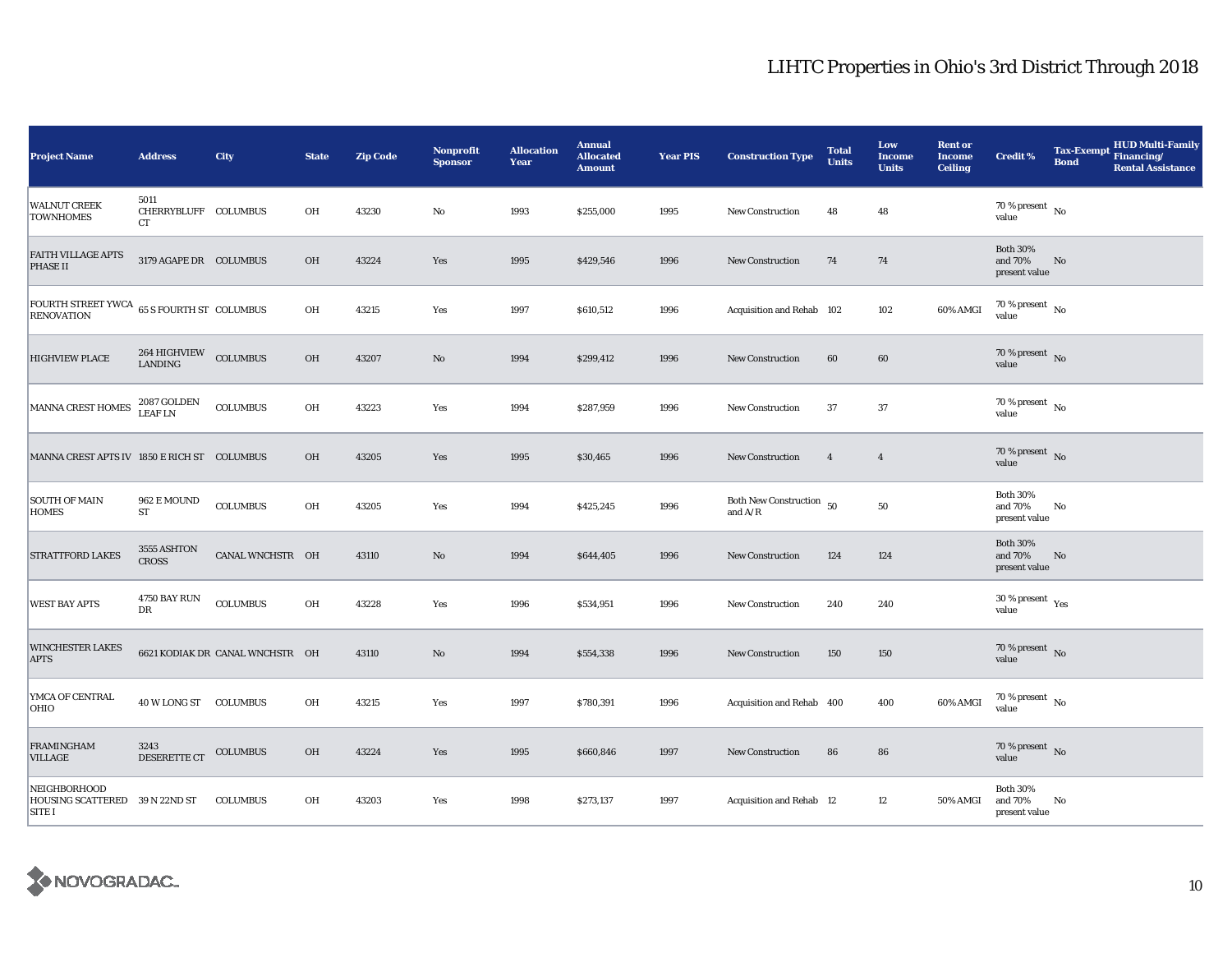| <b>Project Name</b>                            | <b>Address</b>                                    | City            | <b>State</b>   | <b>Zip Code</b> | <b>Nonprofit</b><br><b>Sponsor</b> | <b>Allocation</b><br>Year | <b>Annual</b><br><b>Allocated</b><br><b>Amount</b> | <b>Year PIS</b> | <b>Construction Type</b>  | <b>Total</b><br><b>Units</b> | Low<br><b>Income</b><br><b>Units</b> | <b>Rent or</b><br><b>Income</b><br><b>Ceiling</b> | <b>Credit %</b>                          | <b>Tax-Exempt</b><br><b>Bond</b> | HUD Multi-Family<br>Financing/<br><b>Rental Assistance</b> |
|------------------------------------------------|---------------------------------------------------|-----------------|----------------|-----------------|------------------------------------|---------------------------|----------------------------------------------------|-----------------|---------------------------|------------------------------|--------------------------------------|---------------------------------------------------|------------------------------------------|----------------------------------|------------------------------------------------------------|
| PINE CROSSING APTS                             | 1371 TRADE<br><b>WINDS DR</b>                     | <b>COLUMBUS</b> | OH             | 43204           | $\rm No$                           | 1998                      | \$89,681                                           | 1997            | Acquisition and Rehab 192 |                              | 77                                   |                                                   | $30$ % present $\,$ $\rm Yes$<br>value   |                                  |                                                            |
| <b>RASPBERRY GLEN II</b>                       | 3738 NOAM CT COLUMBUS                             |                 | OH             | 43232           | Yes                                | 1995                      | \$314,160                                          | 1997            | <b>New Construction</b>   | 78                           | 78                                   |                                                   | Not<br>Indicated                         | No                               |                                                            |
| <b>RIVER POINTE APTS</b>                       | 813 AVONIA DR COLUMBUS                            |                 | OH             | 43228           | Yes                                | 1995                      | \$958,191                                          | 1997            | <b>New Construction</b>   | 160                          | 160                                  |                                                   | $70$ % present $\,$ No $\,$<br>value     |                                  |                                                            |
| <b>ROSEWIND</b>                                | 1131 VESTA AVE COLUMBUS                           |                 | OH             | 43211           |                                    | 1998                      | \$1,206,582                                        | 1997            | <b>New Construction</b>   | 230                          | 230                                  | 60% AMGI                                          | Not<br>Indicated                         |                                  |                                                            |
| <b>TREEBOURNE APTS</b>                         | 735 MARLAN<br>AVE                                 | REYNOLDSBURG    | O <sub>H</sub> | 43068           | $\rm No$                           | 1996                      | \$140,403                                          | 1997            | Acquisition and Rehab 238 |                              | 96                                   |                                                   | $30$ % present $\,$ $\rm Yes$<br>value   |                                  |                                                            |
| <b>BRIGGS WEDGEWOOD</b><br><b>APTS</b>         | 777<br>WEDGEWOOD COLUMBUS<br>DR                   |                 | OH             | 43228           | Yes                                | 2000                      | \$612,236                                          | 1998            | Acquisition and Rehab 869 |                              | 869                                  |                                                   | Not<br>Indicated                         | Yes                              |                                                            |
| <b>CAMERON CREEK APTS</b>                      | $5631$ RED $\rm_{CARNATION\,DR}$ $\rm_{GALLOWAY}$ |                 | OH             | 43119           | No                                 | 2000                      | \$479,651                                          | 1998            | <b>New Construction</b>   | 240                          | 240                                  |                                                   | $30\,\%$ present $\,$ Yes value          |                                  |                                                            |
| <b>COUNTRY RIDGE APTS</b>                      | $5623$ $$\tt FARMHOUSE~LN$$ $$\tt HILLIARD$$      |                 | OH             | 43026           | Yes                                | 1998                      | \$200,884                                          | 1998            | <b>New Construction</b>   | 96                           | $\bf 95$                             |                                                   | $30\,\%$ present $\,$ Yes value          |                                  |                                                            |
| <b>GATEWAY APTS</b>                            | 3345 E SEVENTH COLUMBUS<br>AVE                    |                 | <b>OH</b>      | 43219           | No                                 | 1998                      | \$260,824                                          | 1998            | Acquisition and Rehab 170 |                              | 170                                  |                                                   | $30$ % present $\,$ $\rm Yes$<br>value   |                                  |                                                            |
| <b>RENAISSANCE</b><br><b>COMMUNITY VILLAGE</b> | 2993<br>ROLLINGWOOD COLUMBUS<br>DR                |                 | OH             | 43219           | Yes                                | 1998                      | \$484,577                                          | 1998            | <b>New Construction</b>   | 64                           | 64                                   | 60% AMGI                                          | $70$ % present $\,$ No $\,$<br>value     |                                  |                                                            |
| <b>CORBAN COMMONS</b>                          | 3426 CORBAN<br><b>COMMONS DR</b>                  | <b>COLUMBUS</b> | OH             | 43219           | Yes                                | 2000                      | $\$0$                                              | 1999            | <b>New Construction</b>   | 90                           | $72\,$                               | 60% AMGI                                          | 70 % present $\,$ No $\,$<br>value       |                                  |                                                            |
| <b>FAIR OAKS APTS</b>                          | 1786 HOLBURN COLUMBUS<br>AVE                      |                 | OH             | 43207           | Yes                                | 2001                      | \$324,352                                          | 1999            | Acquisition and Rehab 116 |                              | 81                                   | 60% AMGI                                          | Not<br>Indicated                         |                                  |                                                            |
| <b>JEFFERSON CHASE</b><br><b>APTS</b>          | $860$ JEFFERSON $\,$ BLACKLICK CHASE WAY          |                 | OH             | 43004           | No                                 | 1998                      | \$335,447                                          | 1999            | <b>New Construction</b>   | 240                          | 156                                  |                                                   | $30\,\%$ present $\,$ $\rm Yes$<br>value |                                  |                                                            |

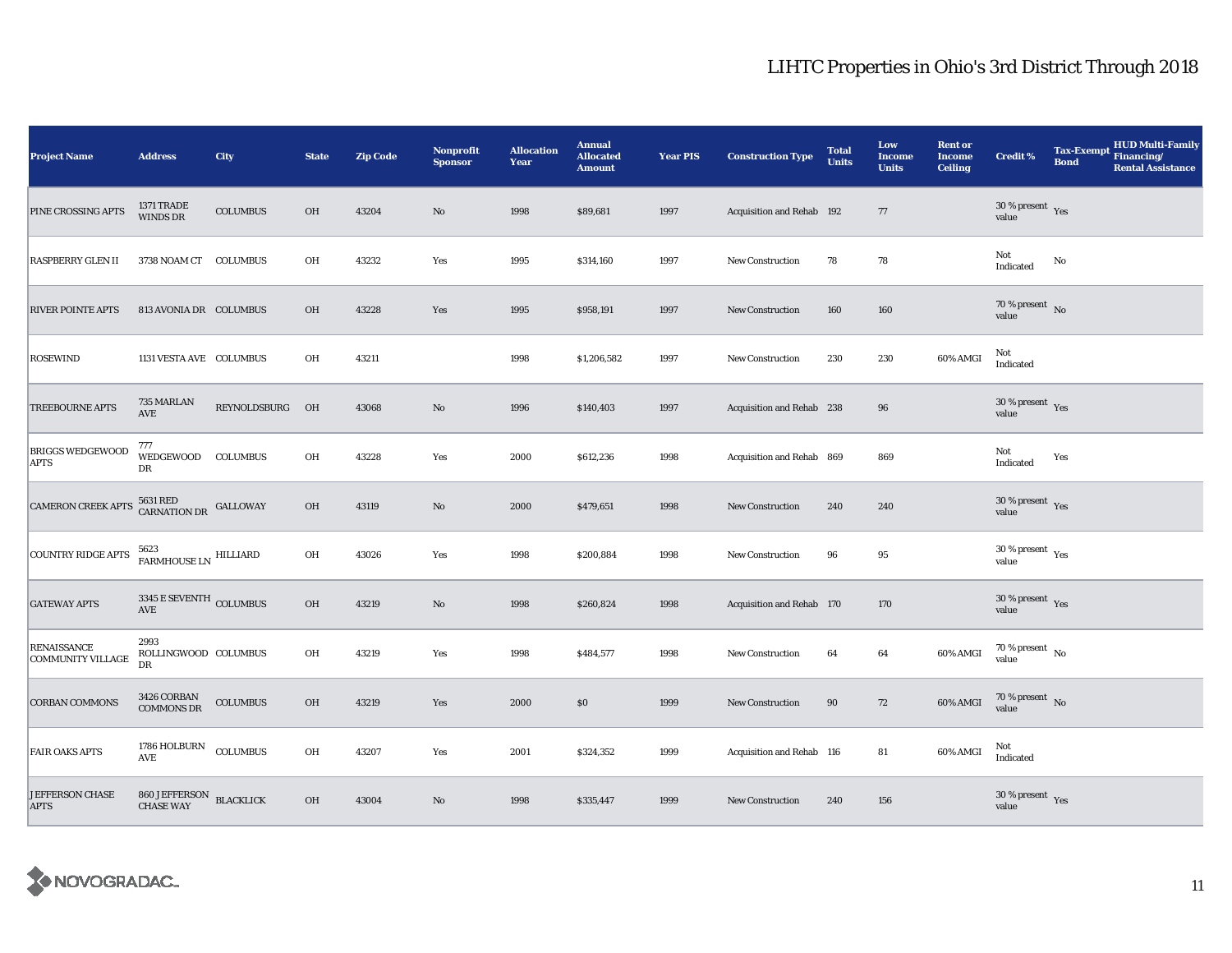| <b>Project Name</b>                                              | <b>Address</b>                                 | City                       | <b>State</b> | <b>Zip Code</b> | Nonprofit<br><b>Sponsor</b> | <b>Allocation</b><br>Year | <b>Annual</b><br><b>Allocated</b><br><b>Amount</b> | <b>Year PIS</b>      | <b>Construction Type</b>   | <b>Total</b><br><b>Units</b> | Low<br><b>Income</b><br><b>Units</b> | <b>Rent or</b><br><b>Income</b><br><b>Ceiling</b> | <b>Credit %</b>                             | <b>Tax-Exempt</b><br><b>Bond</b> | HUD Multi-Family<br>Financing/<br><b>Rental Assistance</b> |
|------------------------------------------------------------------|------------------------------------------------|----------------------------|--------------|-----------------|-----------------------------|---------------------------|----------------------------------------------------|----------------------|----------------------------|------------------------------|--------------------------------------|---------------------------------------------------|---------------------------------------------|----------------------------------|------------------------------------------------------------|
| NEIGHBORHOOD<br>HOUSING SCATTERED 39 N 22ND ST<br><b>SITE II</b> |                                                | <b>COLUMBUS</b>            | OH           | 43203           | Yes                         | 1999                      | \$305,995                                          | 1999                 | Acquisition and Rehab 38   |                              | 38                                   | 60% AMGI                                          | 70 % present $\hbox{~No}$<br>value          |                                  |                                                            |
| PROVIDENCE GLEN                                                  | 2490 NISSI DR COLUMBUS                         |                            | OH           | 43219           | Yes                         | 1999                      | \$769,386                                          | 1999                 | <b>New Construction</b>    | 144                          | 115                                  | 60% AMGI                                          | 70 % present No<br>value                    |                                  |                                                            |
| <b>STONEBRIDGE APTS</b>                                          | 41<br>HEATHERBRIDG BLACKLICK<br>E LN           |                            | OH           | 43004           | Yes                         | 1998                      | \$655,345                                          | 1999                 | <b>New Construction</b>    | 384                          | 384                                  |                                                   | $30\,\%$ present $\,$ $_{\rm Yes}$<br>value |                                  |                                                            |
| WOODLAND MEADOWS $_{\rm CT}^{3312\, \rm COLUMBUS}$ COLUMBUS      |                                                |                            | OH           | 43209           | No                          | 1998                      | \$0\$                                              | 1999                 | Acquisition and Rehab 1100 |                              | 1100                                 |                                                   | Not<br>Indicated                            |                                  |                                                            |
| FRANKLINTON SENIOR 750 W RICH ST COLUMBUS                        |                                                |                            | OH           | 43222           |                             | 2011                      | \$0                                                | 2011                 | New Construction           | 54                           | 54                                   | 60% AMGI                                          | 70 % present<br>value                       |                                  |                                                            |
| MONARCH GREENE                                                   | 1487 GIMBLES<br>${\rm DR}$                     | <b>COLUMBUS</b>            | OH           | 43223           |                             | 2012                      | \$0                                                | 2011                 | New Construction           | 44                           | 43                                   | 60% AMGI                                          | 70 % present<br>value                       |                                  |                                                            |
| <b>DUXBERRY LANDING</b>                                          | 1360 E 26TH AVE COLUMBUS                       |                            | OH           | 43211           |                             | Insufficient<br>Data      | $\$0$                                              | Insufficient<br>Data | Not Indicated              | 35                           | $35\,$                               |                                                   | Not<br>Indicated                            | Yes                              |                                                            |
| ELIM MANOR SECTION 3180 ELIM<br>202                              | <b>MANOR CT</b>                                | <b>COLUMBUS</b>            | OH           | 43232           |                             | 2010                      | $\$0$                                              | Insufficient<br>Data | New Construction           | $35\,$                       | 34                                   |                                                   | Not<br>Indicated                            | Yes                              |                                                            |
| ELIM MANOR SECTION 3273 ELIM<br>8                                | <b>MANOR CT</b>                                | COLUMBUS                   | OH           | 43232           |                             | 2010                      | $\$0$                                              | Insufficient<br>Data | New Construction           | 63                           | 63                                   |                                                   | Not<br>Indicated                            | Yes                              |                                                            |
| <b>GROVEPORT SENIOR</b><br><b>VILLAGE 1</b>                      | 5090 HENDRON<br>$\mathbf{R}\mathbf{D}$         | <b>GROVEPORT</b>           | OH           | 43125           |                             | 2013                      | \$0                                                | Insufficient<br>Data | Not Indicated              | 50                           | $\bf{0}$                             |                                                   | Not<br>Indicated                            |                                  |                                                            |
| HARRISBURG STATION HARRISBURG                                    | 2844<br><b>STATION LN</b>                      | <b>GROVE CITY</b>          | OH           | 43123           |                             | 2013                      | \$0                                                | Insufficient<br>Data | Not Indicated              | 17                           | $\bf{0}$                             |                                                   | Not<br>Indicated                            |                                  |                                                            |
| POINDEXTER PLACE                                                 | $247$ N $$\tt CHAMPION\ AVE$$ $$\tt COLUMBUS$$ |                            | OH           | 43203           |                             | 2013                      | \$0                                                | Insufficient<br>Data | Not Indicated              | 104                          | $\mathbf 0$                          |                                                   | Not<br>Indicated                            |                                  |                                                            |
| THE MEADOWS                                                      | 6591 QUAIL<br><b>CREEK DR</b>                  | CANAL<br><b>WINCHESTER</b> | OH           | 43110           |                             | Insufficient<br>Data      | \$0                                                | Insufficient<br>Data | Not Indicated              | 93                           | $\bf{0}$                             |                                                   | Not<br>Indicated                            |                                  |                                                            |

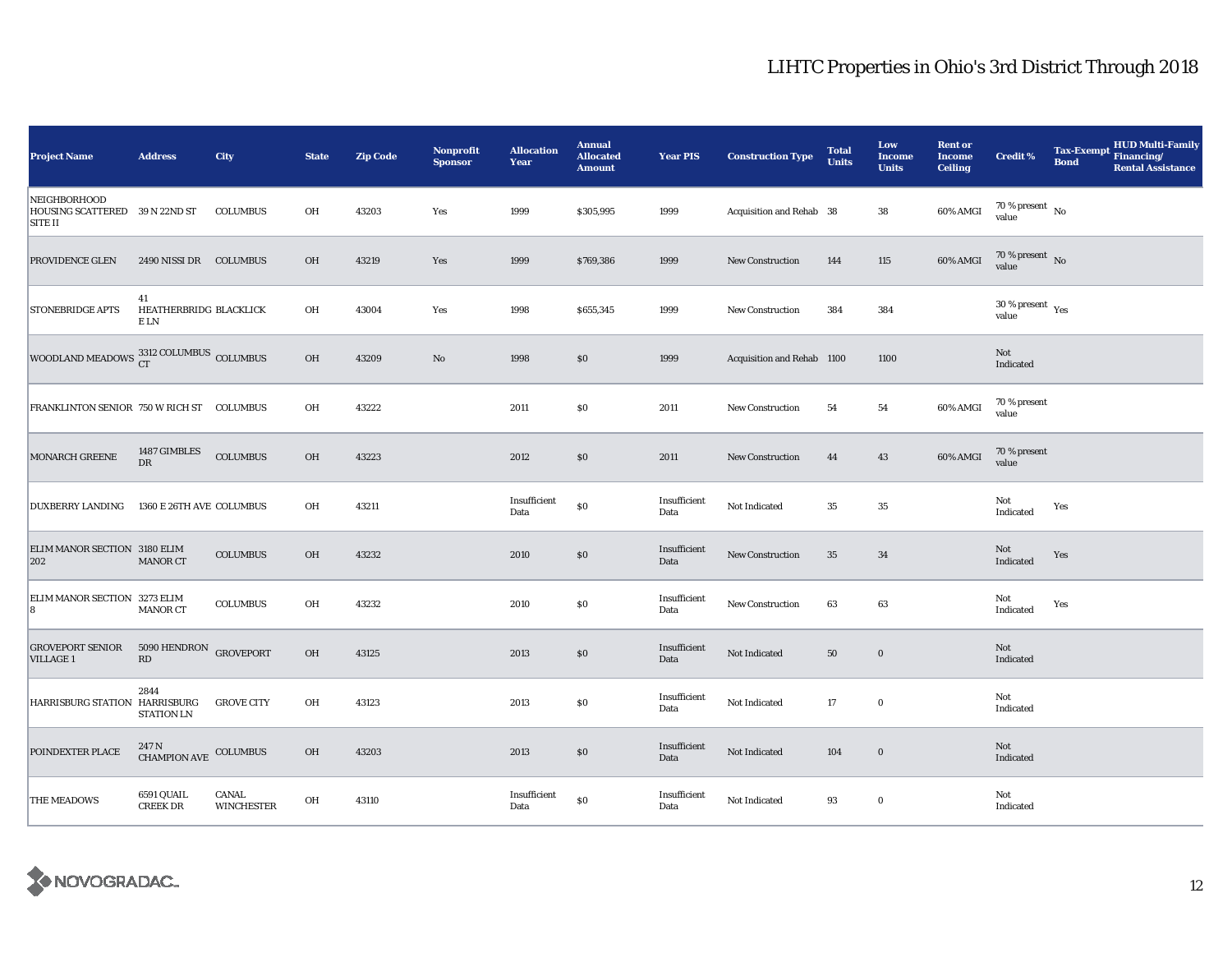| <b>Project Name</b>                                           | <b>Address</b>                       | City            | <b>State</b>  | <b>Zip Code</b> | <b>Nonprofit</b><br><b>Sponsor</b> | <b>Allocation</b><br>Year | <b>Annual</b><br><b>Allocated</b><br><b>Amount</b> | <b>Year PIS</b>      | <b>Construction Type</b>              | <b>Total</b><br><b>Units</b> | Low<br><b>Income</b><br><b>Units</b> | <b>Rent or</b><br><b>Income</b><br><b>Ceiling</b> | <b>Credit %</b>                             | <b>Tax-Exempt</b><br><b>Bond</b> | HUD Multi-Family<br>Financing/<br><b>Rental Assistance</b> |
|---------------------------------------------------------------|--------------------------------------|-----------------|---------------|-----------------|------------------------------------|---------------------------|----------------------------------------------------|----------------------|---------------------------------------|------------------------------|--------------------------------------|---------------------------------------------------|---------------------------------------------|----------------------------------|------------------------------------------------------------|
| VAN BUREN VILLAGE<br>PSH <sub>2</sub>                         | 590 VAN BUREN<br>${\rm DR}$          | <b>COLUMBUS</b> | <b>OH</b>     | 43223           |                                    | 2013                      | \$0                                                | Insufficient<br>Data | Not Indicated                         | 100                          | $\bf{0}$                             |                                                   | Not<br>Indicated                            |                                  |                                                            |
| <b>VICK APTS</b>                                              | 613 S CHAMPION COLUMBUS<br>AVE       |                 | OH            | 43205           | $\rm No$                           | 1987                      | \$0                                                | 1987                 | Acquisition and Rehab 20              |                              | 20                                   |                                                   | <b>Both 30%</b><br>and 70%<br>present value |                                  |                                                            |
| FLORENCE MICHAEL'S 385 MORRISON COLUMBUS<br><b>PROPERTIES</b> | $\operatorname{AVE}$                 |                 | OH            | 43205           | $\rm No$                           | 1988                      | \$0                                                | 1988                 | Acquisition and Rehab 2               |                              | $\boldsymbol{2}$                     |                                                   | 30 % present<br>value                       |                                  |                                                            |
| <b>FOURTH STREET</b>                                          | 1415 N FOURTH COLUMBUS<br>${\rm ST}$ |                 | OH            | 43201           | No                                 | 1988                      | $\$0$                                              | 1988                 | Acquisition and Rehab 34              |                              | 34                                   |                                                   | 70 % present<br>value                       |                                  |                                                            |
| FRANKLIN APTS                                                 | 1522 FRANKLIN COLUMBUS<br>AVE        |                 | OH            | 43205           | $\rm No$                           | 1988                      | $\$0$                                              | 1988                 | Acquisition and Rehab 2               |                              | $\boldsymbol{2}$                     |                                                   | <b>Both 30%</b><br>and 70%<br>present value |                                  |                                                            |
| <b>GEMSTAR</b>                                                | 6884 GEMSTAR<br>RD                   | REYNOLDSBURG OH |               | 43068           |                                    | 1988                      | \$0                                                | 1988                 | New Construction                      | 24                           | 24                                   |                                                   | 70 % present<br>value                       |                                  |                                                            |
| <b>INCOME FUND I</b>                                          | 333 S<br>CHAMPION AVE COLUMBUS       |                 | OH            | 43205           | $\rm No$                           | 1988                      | \$0                                                | 1988                 | Acquisition and Rehab 10              |                              | 10                                   |                                                   | <b>Both 30%</b><br>and 70%<br>present value |                                  |                                                            |
| <b>LIVINGSTON &amp; OHIO</b><br><b>PROPERTIES</b>             | 1003 E<br><b>LIVINGSTON</b><br>AVE   | COLUMBUS        | OH            | 43205           | No                                 | 1988                      | \$0                                                | 1988                 | Acquisition and Rehab 2               |                              | $\boldsymbol{2}$                     |                                                   | 30 % present<br>value                       |                                  |                                                            |
| MEEKS 9                                                       | 434 MORRISON<br>$\operatorname{AVE}$ | <b>COLUMBUS</b> | $O\mathrm{H}$ | 43205           | $\rm No$                           | 1988                      | \$0                                                | 1988                 | Acquisition and Rehab 12              |                              | 12                                   |                                                   | <b>Both 30%</b><br>and 70%<br>present value |                                  |                                                            |
| <b>MOON GLOW APTS</b>                                         | 733 MOON RD                          | <b>COLUMBUS</b> | OH            | 43224           | $\rm No$                           | 1988                      | \$0                                                | 1988                 | Acquisition and Rehab 92              |                              | 47                                   |                                                   | 30 % present<br>value                       |                                  |                                                            |
| <b>MORRISON</b>                                               | 428 MORRISON<br>AVE                  | COLUMBUS        | OH            | 43205           | $\rm No$                           | 1988                      | \$0                                                | 1988                 | Acquisition and Rehab 2               |                              | $\boldsymbol{2}$                     |                                                   | 70 % present<br>value                       |                                  |                                                            |
| <b>MOUNT VERNON</b><br><b>PLAZA</b>                           | 948 MOUNT<br><b>VERNON AVE</b>       | COLUMBUS        | OH            | 43203           | $\rm No$                           | 1988                      | \$0                                                | 1988                 | Acquisition and Rehab 18              |                              | 18                                   |                                                   | 30 % present<br>value                       |                                  |                                                            |
| <b>WHITTIER LANDING</b>                                       | 1161 MILLER<br>AVE                   | <b>COLUMBUS</b> | $O\mathrm{H}$ | 43206           | Yes                                | 2012                      | $\$0$                                              | 2011                 | Both New Construction 40<br>and $A/R$ |                              | 40                                   | 60% AMGI                                          | <b>Both 30%</b><br>and 70%<br>present value |                                  |                                                            |

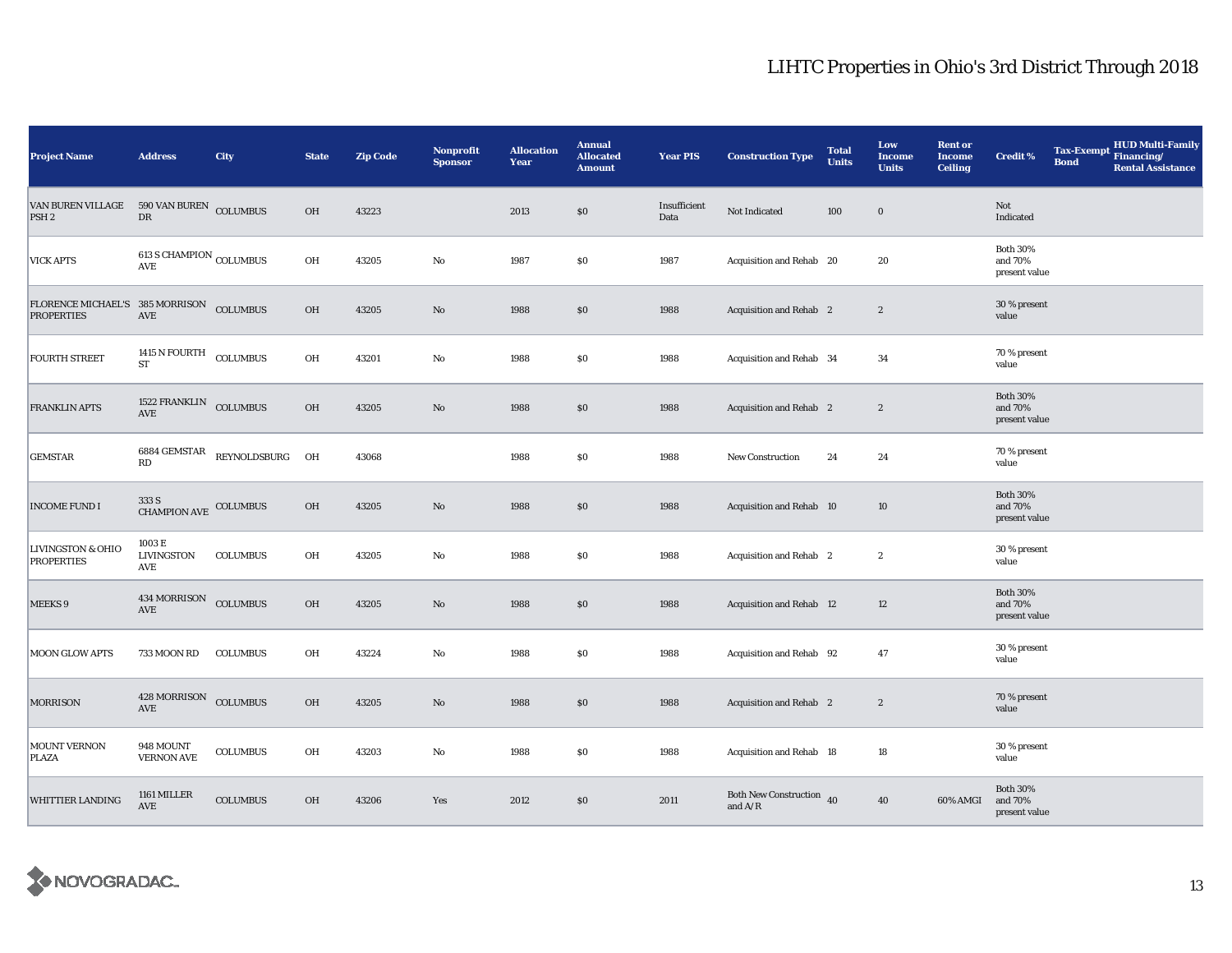| <b>Project Name</b>                                           | <b>Address</b>                                           | City            | <b>State</b> | <b>Zip Code</b> | Nonprofit<br><b>Sponsor</b> | <b>Allocation</b><br>Year | <b>Annual</b><br><b>Allocated</b><br><b>Amount</b> | <b>Year PIS</b> | <b>Construction Type</b> | <b>Total</b><br><b>Units</b> | Low<br><b>Income</b><br><b>Units</b> | <b>Rent or</b><br><b>Income</b><br><b>Ceiling</b> | <b>Credit %</b>                             | <b>Tax-Exempt</b><br><b>Bond</b> | HUD Multi-Family<br>Financing/<br><b>Rental Assistance</b> |
|---------------------------------------------------------------|----------------------------------------------------------|-----------------|--------------|-----------------|-----------------------------|---------------------------|----------------------------------------------------|-----------------|--------------------------|------------------------------|--------------------------------------|---------------------------------------------------|---------------------------------------------|----------------------------------|------------------------------------------------------------|
| <b>WEINLAND PARK</b><br><b>HOMES</b>                          | 1215 N GRANT<br>AVE                                      | $\sf COLUMBUS$  | OH           | 43201           |                             | 2013                      | $\$0$                                              | 2012            | New Construction         | 40                           | 40                                   | 60% AMGI                                          | <b>Both 30%</b><br>and 70%<br>present value |                                  |                                                            |
| <b>CHN CENTRAL</b>                                            | 1229 WAGER ST COLUMBUS                                   |                 | OH           | 43206           | Yes                         | 2011                      | \$0                                                | 2013            | Acquisition and Rehab 67 |                              | 67                                   |                                                   | <b>Both 30%</b><br>and 70%<br>present value |                                  |                                                            |
| <b>CHN EAST</b>                                               | $425$ S YEARLING $\,$ WHITEHALL<br>RD                    |                 | OH           | 43213           | Yes                         | 2011                      | \$0                                                | 2013            | Acquisition and Rehab 75 |                              | 75                                   |                                                   | <b>Both 30%</b><br>and 70%<br>present value |                                  |                                                            |
| <b>COMMONS AT</b><br><b>LIVINGSTON PHASE II</b>               | 3349 E<br>LIVINGSTON<br>AVE                              | <b>COLUMBUS</b> | OH           | 43227           | Yes                         | 2012                      | \$0                                                | 2013            | <b>New Construction</b>  | 50                           | 50                                   | 60% AMGI                                          | 30 % present<br>value                       |                                  |                                                            |
| <b>EASTWAY VILLAGE</b>                                        | <b>4245 E BROAD</b><br>${\rm ST}$                        | WHITEHALL       | OH           | 43213           | Yes                         | 2011                      | \$0                                                | 2013            | <b>New Construction</b>  | 66                           | 66                                   |                                                   | 30 % present<br>value                       |                                  |                                                            |
| <b>INGLEWOOD COURT</b>                                        | $3720\,$ SULLIVANT $\,$ COLUMBUS<br>$\operatorname{AVE}$ |                 | OH           | 43228           | Yes                         | 2011                      | \$0                                                | 2013            | New Construction         | 60                           | 60                                   | 60% AMGI                                          | 30 % present<br>value                       |                                  |                                                            |
| <b>SOUTHERN GATEWAY</b><br><b>HOMES</b>                       | 128 E<br>$\textsc{BARTHMAN}$ AVE $\textsc{COLUMBUS}$     |                 | OH           | 43207           | Yes                         | 2012                      | $\$0$                                              | 2013            | New Construction         | 40                           | 40                                   | 60% AMGI                                          | 30 % present<br>value                       |                                  |                                                            |
| <b>CHN FAR NORTH</b>                                          | 4181 E<br>LIVINGSTON<br>AVE                              | <b>COLUMBUS</b> | <b>OH</b>    | 43227           |                             | 2012                      | \$699,197                                          | 2014            | Acquisition and Rehab 64 |                              | $\bf{0}$                             |                                                   | <b>Both 30%</b><br>and 70%<br>present value | No                               | Yes                                                        |
| FAITH VILLAGE APTS I 3227 IMANI DR COLUMBUS                   |                                                          |                 | OH           | 43224           | Yes                         | 2014                      | \$540,061                                          | 2014            | <b>New Construction</b>  | 70                           | 70                                   |                                                   | $30$ % present $\,$ No $\,$<br>value        |                                  | Yes                                                        |
| <b>FRANKLIN STATION</b>                                       | 504 W BROAD ST COLUMBUS                                  |                 | OH           | 43215           |                             | 2011                      | \$529,958                                          | 2014            | <b>New Construction</b>  | 100                          | $\mathbf 0$                          |                                                   | $30\,\%$ present $\,$ No $\,$<br>value      |                                  | Yes                                                        |
| <b>NORTH HAMILTON</b><br><b>ROAD SENIOR</b><br><b>HOUSING</b> | 4373 RUSTON<br>AVE                                       | <b>COLUMBUS</b> | OH           | 43230           |                             | 2012                      | \$993,866                                          | 2014            | New Construction         | 30                           | $\mathbf 0$                          |                                                   | $70\,\%$ present $\,$ No value              |                                  | Yes                                                        |
| <b>TRABUE CROSSING</b>                                        | 1397 FULTON<br>AVE                                       | <b>COLUMBUS</b> | OH           |                 |                             | 2013                      | \$814,431                                          | 2014            | <b>New Construction</b>  | 52                           | $\bf{0}$                             |                                                   | $70\,\%$ present $\,$ No value              |                                  | Yes                                                        |
| <b>CHN WEST</b>                                               | 2915 2917<br>ADDISON DRIVE COLUMBUS                      |                 | OH           | 43215           |                             | 2013                      | \$575,000                                          | 2015            | Acquisition and Rehab 65 |                              | 65                                   |                                                   | <b>Both 30%</b><br>and 70%<br>present value | No                               | No                                                         |

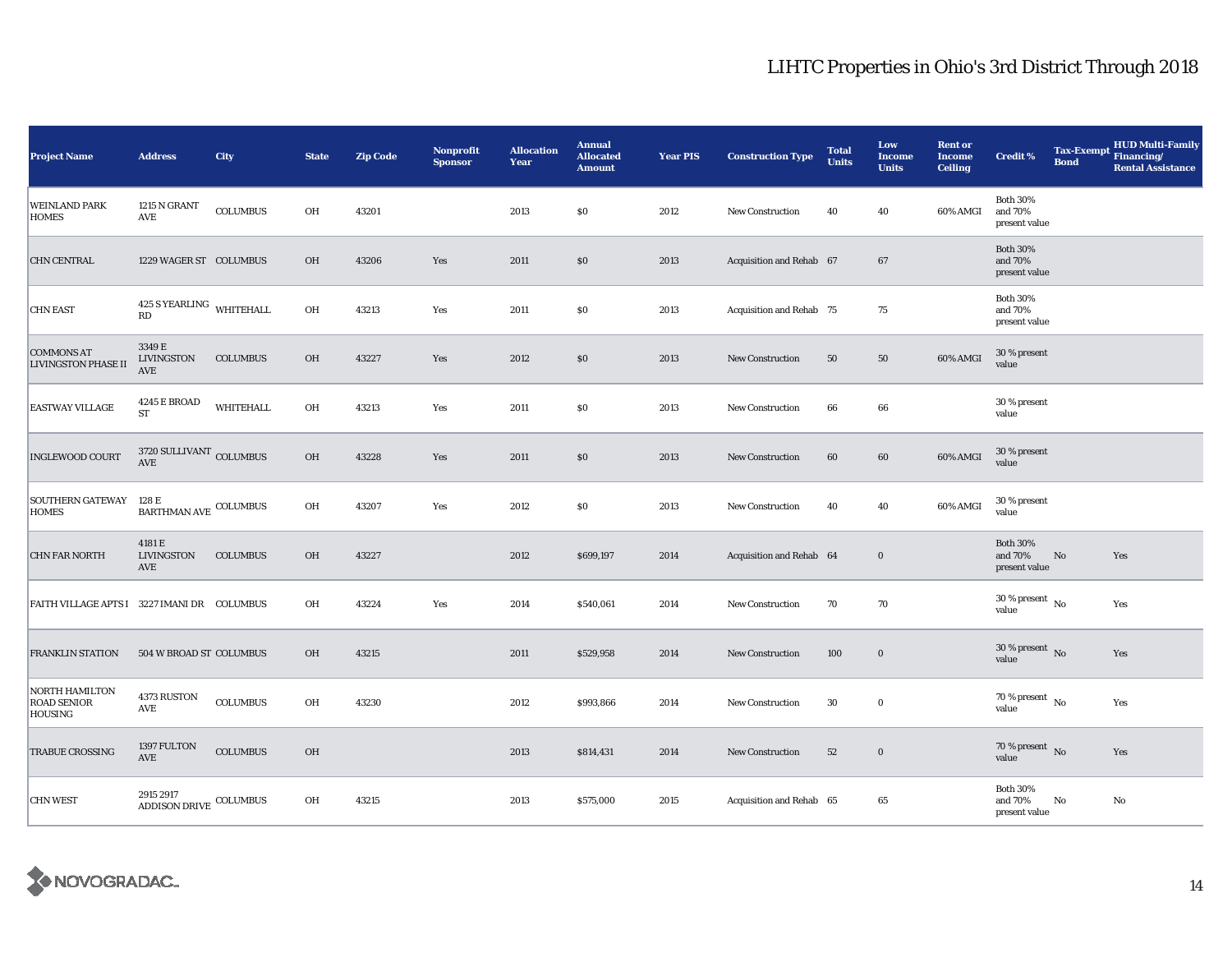| <b>Project Name</b>                                     | <b>Address</b>                                     | City             | <b>State</b> | <b>Zip Code</b> | <b>Nonprofit</b><br><b>Sponsor</b> | <b>Allocation</b><br>Year | <b>Annual</b><br><b>Allocated</b><br><b>Amount</b> | <b>Year PIS</b> | <b>Construction Type</b>  | <b>Total</b><br><b>Units</b> | Low<br><b>Income</b><br><b>Units</b> | <b>Rent or</b><br><b>Income</b><br><b>Ceiling</b> | <b>Credit %</b>                             | Tax-Exempt Financing/<br><b>Bond</b> | <b>HUD Multi-Family</b><br><b>Rental Assistance</b> |
|---------------------------------------------------------|----------------------------------------------------|------------------|--------------|-----------------|------------------------------------|---------------------------|----------------------------------------------------|-----------------|---------------------------|------------------------------|--------------------------------------|---------------------------------------------------|---------------------------------------------|--------------------------------------|-----------------------------------------------------|
| <b>EASTWAY VILLAGE 202</b>                              | 4253 EAST<br>BROAD STREET                          | <b>WHITEHALL</b> | <b>OH</b>    | 43213-1217      |                                    | 2013                      | \$178,956                                          | 2015            | <b>New Construction</b>   | 32                           | 32                                   |                                                   | <b>Both 30%</b><br>and 70%<br>present value | No                                   | Yes                                                 |
| <b>GROVEPORT SENIOR</b><br>VILLAGE                      | 5124 HENDRON<br>ROAD                               | <b>GROVEPORT</b> | OH           | 43125-9502      |                                    | 2013                      | \$869,825                                          | 2015            | <b>New Construction</b>   | 50                           | 50                                   |                                                   | <b>Both 30%</b><br>and 70%<br>present value | No                                   | Yes                                                 |
| <b>HAWTHORN GROVE</b><br><b>APARTMENTS</b>              | 546 EAST RICH<br><b>STREET</b>                     | COLUMBUS         | OH           | 43215-5323      |                                    | 2014                      | \$2,286,294                                        | 2015            | <b>New Construction</b>   | 40                           | 40                                   |                                                   | <b>Both 30%</b><br>and 70%<br>present value | No                                   | Yes                                                 |
| PARSONS SENIOR                                          | 1846 SOUTH<br>WASHINGTON COLUMBUS<br><b>AVENUE</b> |                  | OH           | 43207-1956      |                                    | 2013                      | \$991,000                                          | 2015            | New Construction          | 56                           | 56                                   |                                                   | <b>Both 30%</b><br>and 70%<br>present value | No                                   | Yes                                                 |
| VAN BUREN VILLAGE<br><b>PSH</b>                         | 590 VAN BUREN<br><b>DRIVE</b>                      | <b>COLUMBUS</b>  | OH           | 43223-2406      |                                    | 2013                      | \$1,330,000                                        | 2015            | New Construction          | 100                          | 100                                  |                                                   | <b>Both 30%</b><br>and 70%<br>present value | No                                   | Yes                                                 |
| COLUMBUS SCHOLAR 90 NORTH 17TH COLUMBUS<br><b>HOUSE</b> | <b>STREET</b>                                      |                  | OH           | 43203-1804      |                                    | 2014                      | \$526,652                                          | 2016            | New Construction          | 28                           | 28                                   |                                                   | <b>Both 30%</b><br>and 70%<br>present value | No                                   | Yes                                                 |
| <b>NIKE MEADOWS</b>                                     | 2060 ARWAY DR HILLIARD                             |                  | OH           | 43026           | $\rm No$                           | 1988                      | \$0                                                | 1988            | <b>New Construction</b>   | 60                           | 60                                   |                                                   | <b>Both 30%</b><br>and 70%<br>present value |                                      |                                                     |
| <b>OAKWOOD APTS</b>                                     | 990 N NINTH ST COLUMBUS                            |                  | OH           | 43201           | No                                 | 1988                      | \$0                                                | 1988            | Acquisition and Rehab 4   |                              | $\overline{4}$                       |                                                   | 30 % present<br>value                       |                                      |                                                     |
| OAKWOOD LOW INC                                         | 443 OAKWOOD<br>AVE                                 | <b>COLUMBUS</b>  | OH           | 43205           | $\mathbf{No}$                      | 1988                      | \$0                                                | 1988            | Acquisition and Rehab 1   |                              | $\mathbf{1}$                         |                                                   | 70 % present<br>value                       |                                      |                                                     |
| <b>RENTAL THOMAS</b>                                    | 1272 HILDRETH COLUMBUS<br>AVE                      |                  | OH           | 43203           | No                                 | 1988                      | \$0                                                | 1988            | Acquisition and Rehab 4   |                              | $\overline{4}$                       |                                                   | <b>Both 30%</b><br>and 70%<br>present value |                                      |                                                     |
| <b>ROSENTHORN</b>                                       | 1519<br>ROSETHORNE COLUMBUS<br>AVE                 |                  | OH           | 43203           | $\mathbf{No}$                      | 1988                      | \$0                                                | 1988            | Acquisition and Rehab 1   |                              | $\mathbf{1}$                         |                                                   | <b>Both 30%</b><br>and 70%<br>present value |                                      |                                                     |
| <b>SEYMORE APTS</b>                                     | 518 SEYMOUR<br>AVE                                 | <b>COLUMBUS</b>  | OH           | 43205           | $\mathbf{No}$                      | 1988                      | \$0                                                | 1988            | Acquisition and Rehab 7   |                              | $\boldsymbol{7}$                     |                                                   | <b>Both 30%</b><br>and 70%<br>present value |                                      |                                                     |
| <b>SHILO GROVE</b>                                      | 986 MOUNT<br><b>VERNON AVE</b>                     | <b>COLUMBUS</b>  | OH           | 43203           | No                                 | 1988                      | \$0                                                | 1988            | Acquisition and Rehab 394 |                              | 394                                  |                                                   | 70 % present<br>value                       |                                      |                                                     |

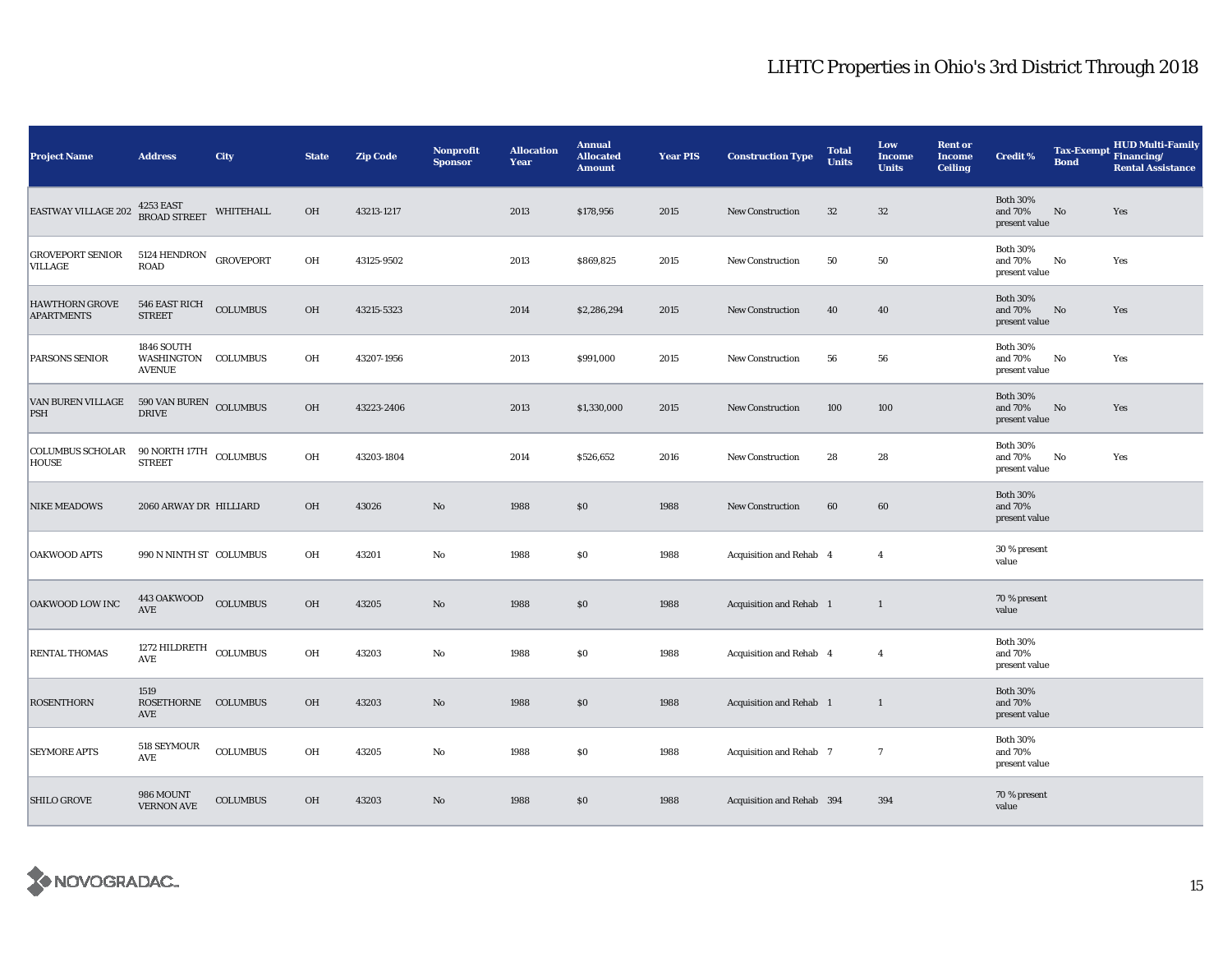| <b>Project Name</b>                      | <b>Address</b>                 | City             | <b>State</b> | <b>Zip Code</b> | Nonprofit<br><b>Sponsor</b> | <b>Allocation</b><br>Year | <b>Annual</b><br><b>Allocated</b><br><b>Amount</b> | <b>Year PIS</b> | <b>Construction Type</b>       | <b>Total</b><br><b>Units</b> | Low<br><b>Income</b><br><b>Units</b> | <b>Rent or</b><br><b>Income</b><br><b>Ceiling</b> | <b>Credit %</b>                             | <b>Tax-Exempt</b><br><b>Bond</b> | HUD Multi-Family<br>Financing/<br><b>Rental Assistance</b> |
|------------------------------------------|--------------------------------|------------------|--------------|-----------------|-----------------------------|---------------------------|----------------------------------------------------|-----------------|--------------------------------|------------------------------|--------------------------------------|---------------------------------------------------|---------------------------------------------|----------------------------------|------------------------------------------------------------|
| <b>SOUTH 18TH STREET</b><br><b>APTS</b>  | 166 S 18TH ST                  | <b>COLUMBUS</b>  | OH           | 43205           | $\rm No$                    | 1988                      | $\$0$                                              | 1988            | Acquisition and Rehab 14       |                              | 14                                   |                                                   | <b>Both 30%</b><br>and 70%<br>present value |                                  |                                                            |
| SRP 8                                    | 1003 E<br>LIVINGSTON<br>AVE    | <b>COLUMBUS</b>  | <b>OH</b>    | 43205           | No                          | 1988                      | $\$0$                                              | 1988            | Acquisition and Rehab 23       |                              | 23                                   |                                                   | 30 % present<br>value                       |                                  |                                                            |
| <b>STEVENS RENTAL</b>                    | 218 S<br>CHAMPION AVE COLUMBUS |                  | OH           | 43205           | $\rm No$                    | 1988                      | $\$0$                                              | 1988            | Acquisition and Rehab 8        |                              | 8                                    |                                                   | 30 % present<br>value                       |                                  |                                                            |
| <b>SUMMIT</b>                            | 1101 E 22ND AVE COLUMBUS       |                  | OH           | 43211           | No                          | 1988                      | \$0                                                | 1988            | Acquisition and Rehab 4        |                              | $\overline{4}$                       |                                                   | <b>Both 30%</b><br>and 70%<br>present value |                                  |                                                            |
| <b>VICK DENUNE AVENUE</b>                | 1953 DENUNE<br>AVE             | <b>COLUMBUS</b>  | OH           | 43211           | $\rm No$                    | 1988                      | \$0                                                | 1988            | Acquisition and Rehab 4        |                              | $\overline{4}$                       |                                                   | 30 % present<br>value                       |                                  |                                                            |
| <b>WINTER APTS</b>                       | 1127 E 21ST AVE COLUMBUS       |                  | OH           | 43211           | No                          | 1988                      | $\$0$                                              | 1988            | Acquisition and Rehab 2        |                              | $\boldsymbol{2}$                     |                                                   | <b>Both 30%</b><br>and 70%<br>present value |                                  |                                                            |
| <b>APPIAN WAY APTS</b>                   | 4140 APPIAN<br>WAY CT          | <b>COLUMBUS</b>  | OH           | 43230           | $\mathbf {No}$              | 1989                      | $\$0$                                              | 1989            | <b>New Construction</b>        | 80                           | 80                                   |                                                   | $70$ % present $\,$ No $\,$<br>value        |                                  |                                                            |
| BRUGGEMAN/SUMMIT 1474 SUMMIT ST COLUMBUS |                                |                  | <b>OH</b>    | 43201           | $\rm No$                    | 1989                      | \$0\$                                              | 1989            | Acquisition and Rehab 6        |                              | $6\phantom{.0}$                      |                                                   | $70\%$ present No<br>value                  |                                  |                                                            |
| <b>BURSON</b>                            | 1149 E RICH ST COLUMBUS        |                  | OH           | 43205           | $\rm No$                    | 1989                      | $\$0$                                              | 1989            | Acquisition and Rehab 3        |                              | $\boldsymbol{3}$                     |                                                   | <b>Both 30%</b><br>and 70%<br>present value | No                               |                                                            |
| <b>COMMUNITY I</b>                       | 1382 SUMMIT ST COLUMBUS        |                  | OH           | 43201           | Yes                         | 1989                      | \$0                                                | 1989            | Acquisition and Rehab 32       |                              | $32\,$                               |                                                   | 70 % present $\hbox{~No}$<br>value          |                                  |                                                            |
| <b>COUNTRY VIEW APTS</b>                 | 3693 ESQUIRE<br><b>DR</b>      | CANAL WNCHSTR OH |              | 43110           | $\mathbf {No}$              | 1989                      | $\$0$                                              | 1989            | <b>New Construction</b>        | 152                          | 152                                  |                                                   | 70 % present $\hbox{~No}$<br>value          |                                  |                                                            |
| <b>LONG APTS</b>                         | 1363 E LONG ST COLUMBUS        |                  | OH           | 43203           | $\rm\thinspace No$          | 1989                      | $\$0$                                              | 1989            | <b>Acquisition and Rehab 2</b> |                              | $\boldsymbol{2}$                     |                                                   | <b>Both 30%</b><br>and 70%<br>present value | No                               |                                                            |
| <b>MACK</b>                              | 391 STODDART<br>AVE            | <b>COLUMBUS</b>  | OH           | 43205           | No                          | 1989                      | $\$0$                                              | 1989            | Acquisition and Rehab 3        |                              | 3                                    |                                                   | <b>Both 30%</b><br>and 70%<br>present value | No                               |                                                            |

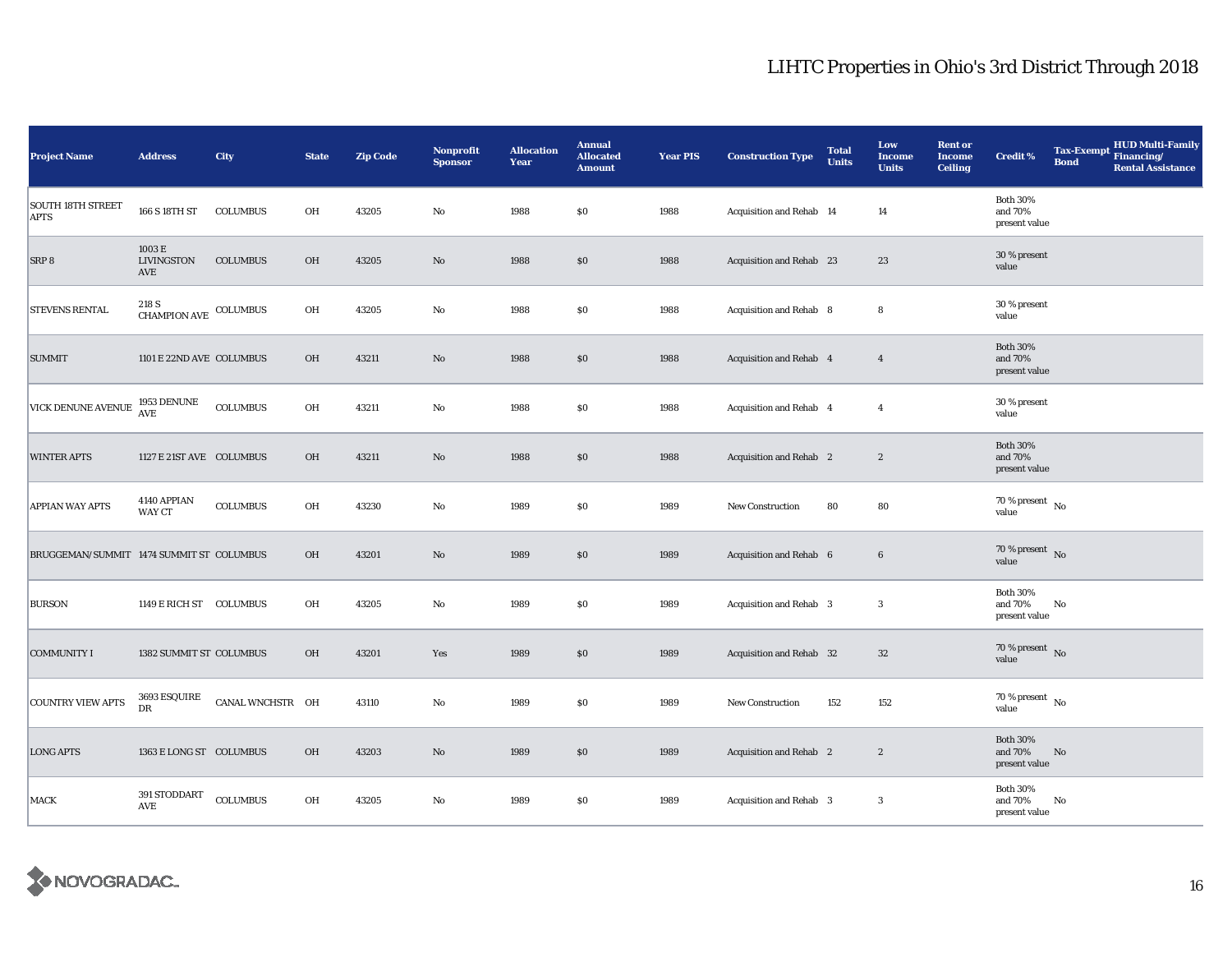| <b>Project Name</b>                   | <b>Address</b>                        | City            | <b>State</b> | <b>Zip Code</b> | Nonprofit<br><b>Sponsor</b> | <b>Allocation</b><br>Year | <b>Annual</b><br><b>Allocated</b><br><b>Amount</b> | <b>Year PIS</b> | <b>Construction Type</b> | <b>Total</b><br><b>Units</b> | Low<br><b>Income</b><br><b>Units</b> | <b>Rent or</b><br><b>Income</b><br><b>Ceiling</b> | <b>Credit %</b>                             | <b>Tax-Exempt</b><br><b>Bond</b> | HUD Multi-Family<br>Financing/<br><b>Rental Assistance</b> |
|---------------------------------------|---------------------------------------|-----------------|--------------|-----------------|-----------------------------|---------------------------|----------------------------------------------------|-----------------|--------------------------|------------------------------|--------------------------------------|---------------------------------------------------|---------------------------------------------|----------------------------------|------------------------------------------------------------|
| <b>MAYFIELD PLACE</b>                 | 930 MAYFIELD<br>$\mathbf{PL}$         | <b>BEXLEY</b>   | OH           | 43209           | $\rm No$                    | 1989                      | \$0\$                                              | 1989            | Acquisition and Rehab 6  |                              | $6\phantom{.0}$                      |                                                   | 70 % present $\hbox{~No}$<br>value          |                                  |                                                            |
| <b>MAYNARD</b>                        | 1656 E<br><b>MAYNARD AVE</b>          | <b>COLUMBUS</b> | OH           | 43219           | $\rm No$                    | 1989                      | $\$0$                                              | 1989            | Acquisition and Rehab 1  |                              | $\mathbf{1}$                         |                                                   | <b>Both 30%</b><br>and 70%<br>present value | No                               |                                                            |
| MEEKS <sub>12</sub>                   | $379\,$ WOODLAND $\,$ COLUMBUS<br>AVE |                 | OH           | 43203           | $\rm No$                    | 1989                      | \$0                                                | 1989            | Acquisition and Rehab 25 |                              | 25                                   |                                                   | <b>Both 30%</b><br>and 70%<br>present value | No                               |                                                            |
| <b>MEEKS RENTALS</b>                  | 841 E STARR<br>$\operatorname{AVE}$   | <b>COLUMBUS</b> | OH           | 43201           | $\rm No$                    | 1989                      | $\$0$                                              | 1989            | Acquisition and Rehab 9  |                              | 9                                    |                                                   | <b>Both 30%</b><br>and 70%<br>present value | No                               |                                                            |
| MEEKS STAR RENTALS                    | 869 E STARR<br>AVE                    | <b>COLUMBUS</b> | OH           | 43201           | $\rm No$                    | 1989                      | $\$0$                                              | 1989            | Acquisition and Rehab 4  |                              | $\overline{4}$                       |                                                   | $70\,\%$ present $\,$ No value              |                                  |                                                            |
| <b>MERION COURT</b>                   | 1431 PARSONS<br>$\operatorname{AVE}$  | <b>COLUMBUS</b> | OH           | 43207           | $\rm No$                    | 1989                      | $\$0$                                              | 1989            | Acquisition and Rehab 18 |                              | 18                                   |                                                   | 70 % present $\hbox{~No}$<br>value          |                                  |                                                            |
| <b>OAK RUN APTS</b>                   | 5288<br>BRANDENBUSH COLUMBUS<br>CT    |                 | OH           | 43228           | $\rm\thinspace No$          | 1989                      | \$0                                                | 1989            | New Construction         | 89                           | 89                                   |                                                   | 70 % present $\hbox{~No}$<br>value          |                                  |                                                            |
| PERDUE AVENUE                         | 2884 PERDUE<br>AVE                    | COLUMBUS        | OH           | 43224           | $\rm No$                    | 1989                      | $\$0$                                              | 1989            | Acquisition and Rehab 8  |                              | 8                                    |                                                   | <b>Both 30%</b><br>and 70%<br>present value | No                               |                                                            |
| <b>ROS RENTALS</b>                    | 2744 BEULAH<br>$\mathbf{R}\mathbf{D}$ | <b>COLUMBUS</b> | OH           | 43211           | $\rm No$                    | 1989                      | $\$0$                                              | 1989            | Acquisition and Rehab 20 |                              | 20                                   |                                                   | $30\%$ present No<br>value                  |                                  |                                                            |
| <b>STODDART APTS</b>                  | 445 STODDART<br>AVE                   | <b>COLUMBUS</b> | OH           | 43205           | $\rm No$                    | 1989                      | $\$0$                                              | 1989            | Acquisition and Rehab 4  |                              | $\overline{4}$                       |                                                   | $30\,\%$ present $\,$ No $\,$<br>value      |                                  |                                                            |
| <b>TANYA</b>                          | 400 MILLER AVE COLUMBUS               |                 | OH           | 43205           | $\rm No$                    | 1989                      | $\$0$                                              | 1989            | Acquisition and Rehab 6  |                              | $6\phantom{.0}$                      |                                                   | <b>Both 30%</b><br>and 70%<br>present value | No                               |                                                            |
| WILDWOOD VILLAGE II 2895 LA VISTA     |                                       | $\sf COLUMBUS$  | OH           | 43204           | $\rm No$                    | 1989                      | $\$0$                                              | 1989            | Acquisition and Rehab 86 |                              | 82                                   |                                                   | $30\,\%$ present $\,$ No value              |                                  |                                                            |
| WILDWOOD VILLAGE 2896 LA VISTA<br>III | DR                                    | <b>COLUMBUS</b> | OH           | 43204           | $\rm No$                    | 1989                      | \$0\$                                              | 1989            | Acquisition and Rehab 94 |                              | 88                                   |                                                   | $30\,\%$ present $\,$ No value              |                                  |                                                            |

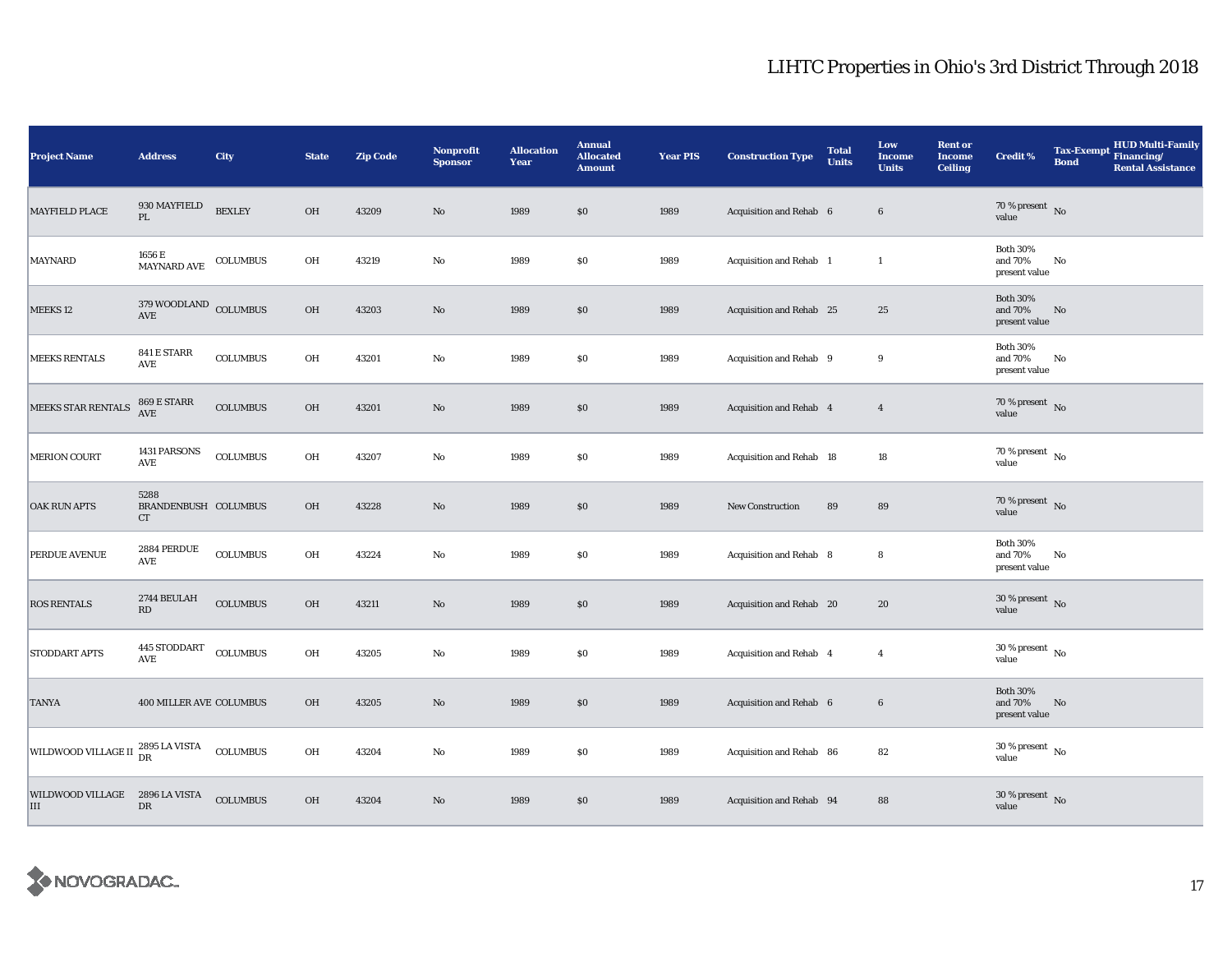| <b>Project Name</b>                             | <b>Address</b>                                          | <b>City</b>     | <b>State</b> | <b>Zip Code</b> | <b>Nonprofit</b><br><b>Sponsor</b> | <b>Allocation</b><br>Year | <b>Annual</b><br><b>Allocated</b><br><b>Amount</b> | <b>Year PIS</b> | <b>Construction Type</b>       | <b>Total</b><br><b>Units</b> | Low<br><b>Income</b><br><b>Units</b> | <b>Rent or</b><br><b>Income</b><br><b>Ceiling</b> | <b>Credit %</b>                             | <b>Tax-Exempt</b><br><b>Bond</b> | <b>HUD Multi-Family</b><br>Financing/<br><b>Rental Assistance</b> |
|-------------------------------------------------|---------------------------------------------------------|-----------------|--------------|-----------------|------------------------------------|---------------------------|----------------------------------------------------|-----------------|--------------------------------|------------------------------|--------------------------------------|---------------------------------------------------|---------------------------------------------|----------------------------------|-------------------------------------------------------------------|
| <b>CREEKBEND APTS</b>                           | 1089<br>BRIDGEMONT COLUMBUS<br>CT                       |                 | OH           | 43228           | $\rm No$                           | 1990                      | \$0                                                | 1990            | <b>New Construction</b>        | 64                           | 64                                   |                                                   | 70 % present $\hbox{~No}$<br>value          |                                  |                                                                   |
| <b>DANA APTS</b><br>(COLUMBUS)                  | 53 DANA AVE                                             | <b>COLUMBUS</b> | OH           | 43222           | No                                 | 1990                      | \$0                                                | 1990            | <b>Acquisition and Rehab 2</b> |                              | $\sqrt{2}$                           |                                                   | Not<br>Indicated                            |                                  |                                                                   |
| <b>EUBANKS RENTAL</b>                           | 526 S<br>$\mbox{CHAMPION}$ AVE $\,$ COLUMBUS            |                 | OH           | 43205           | No                                 | 1989                      | \$0                                                | 1990            | <b>Acquisition and Rehab</b> 2 |                              | $\boldsymbol{2}$                     |                                                   | <b>Both 30%</b><br>and 70%<br>present value | No                               |                                                                   |
| HAMILTON SCATTERED 404 HAMILTON<br><b>SITES</b> | $\operatorname{AVE}$                                    | <b>COLUMBUS</b> | OH           | 43203           | No                                 | 1989                      | \$0                                                | 1990            | Acquisition and Rehab 14       |                              | 14                                   |                                                   | $30\%$ present No<br>value                  |                                  |                                                                   |
| INDIAN MOUND APTS 288 AKEYA CT                  |                                                         | <b>COLUMBUS</b> | OH           | 43207           | Yes                                | 1990                      | \$0                                                | 1990            | New Construction               | 100                          | 100                                  |                                                   | 70 % present $\hbox{~No}$<br>value          |                                  |                                                                   |
| <b>GRISWOLD BUILDING</b><br><b>RENOVATION</b>   | 65 S FOURTH<br><b>STREET</b>                            | <b>COLUMBUS</b> | <b>OH</b>    | 43215-4314      |                                    | 2014                      | \$970,000                                          | 2016            | Acquisition and Rehab 91       |                              | 91                                   |                                                   | <b>Both 30%</b><br>and 70%<br>present value | No                               | Yes                                                               |
| <b>HILLTOP HOMES II</b>                         | 272 SOUTH<br><b>EUREKA</b><br><b>AVENUE</b>             | <b>COLUMBUS</b> | OH           | 43204           |                                    | 2014                      | \$786,654                                          | 2016            | <b>New Construction</b>        | 39                           | 39                                   |                                                   | <b>Both 30%</b><br>and 70%<br>present value | No                               | Yes                                                               |
| <b>TERRACE PLACE</b>                            | 81 EAST 9TH<br><b>AVENUE</b>                            | <b>COLUMBUS</b> | OH           | 43201-0000      | No                                 | 2015                      | \$870,000                                          | 2016            | <b>New Construction</b>        | $\bf{0}$                     | 60                                   | 60% AMGI                                          | <b>Both 30%</b><br>and 70%<br>present value | No                               | Yes                                                               |
| <b>BRIGGSDALE</b><br><b>APARTMENTS II</b>       | 1662<br>HARRISBURG<br>PIKE                              | <b>COLUMBUS</b> | OH           | 43223-3614      | No                                 | 2016                      | \$781,268                                          | 2018            | New Construction               | 40                           | 40                                   | 60% AMGI                                          | <b>Both 30%</b><br>and 70%<br>present value |                                  | Yes                                                               |
| <b>FAIRWOOD COMMONS</b>                         | 1774 EAST MAIN COLUMBUS<br><b>STREET</b>                |                 | OH           | 43205           | $\rm No$                           | 2016                      | \$895,000                                          | 2018            | New Construction               | 54                           | 54                                   | 50% AMGI                                          | <b>Both 30%</b><br>and 70%<br>present value |                                  | Yes                                                               |
| <b>LAUREL GREEN</b>                             | 6079<br>NORTHGATE<br>ROAD                               | <b>COLUMBUS</b> | OH           | 43229-2401      |                                    | 2016                      | \$2,615,419                                        | 2018            | New Construction               | 39                           | 40                                   |                                                   | <b>Both 30%</b><br>and 70%<br>present value |                                  | Yes                                                               |
| MILO-GROGAN HOMES GROGAN                        | <b>SUATTERED</b><br><b>SITES IN MILO</b><br>NEIGHBORHOO | <b>COLUMBUS</b> | OH           | 43201           | No                                 | 2016                      | \$831,851                                          | 2018            | <b>New Construction</b>        | 33                           | 33                                   | 60% AMGI                                          | <b>Both 30%</b><br>and 70%<br>present value |                                  | Yes                                                               |
| NEW SOUTHPOINTE<br>VILLAGE                      | 3940<br><b>SOUTHPOINT</b><br><b>BOULEVARD</b>           | <b>COLUMBUS</b> | OH           | 43207-4019      | No                                 | 2016                      | \$448,499                                          | 2018            | Acquisition and Rehab 50       |                              | 50                                   | 60% AMGI                                          | <b>Both 30%</b><br>and 70%<br>present value |                                  | Yes                                                               |